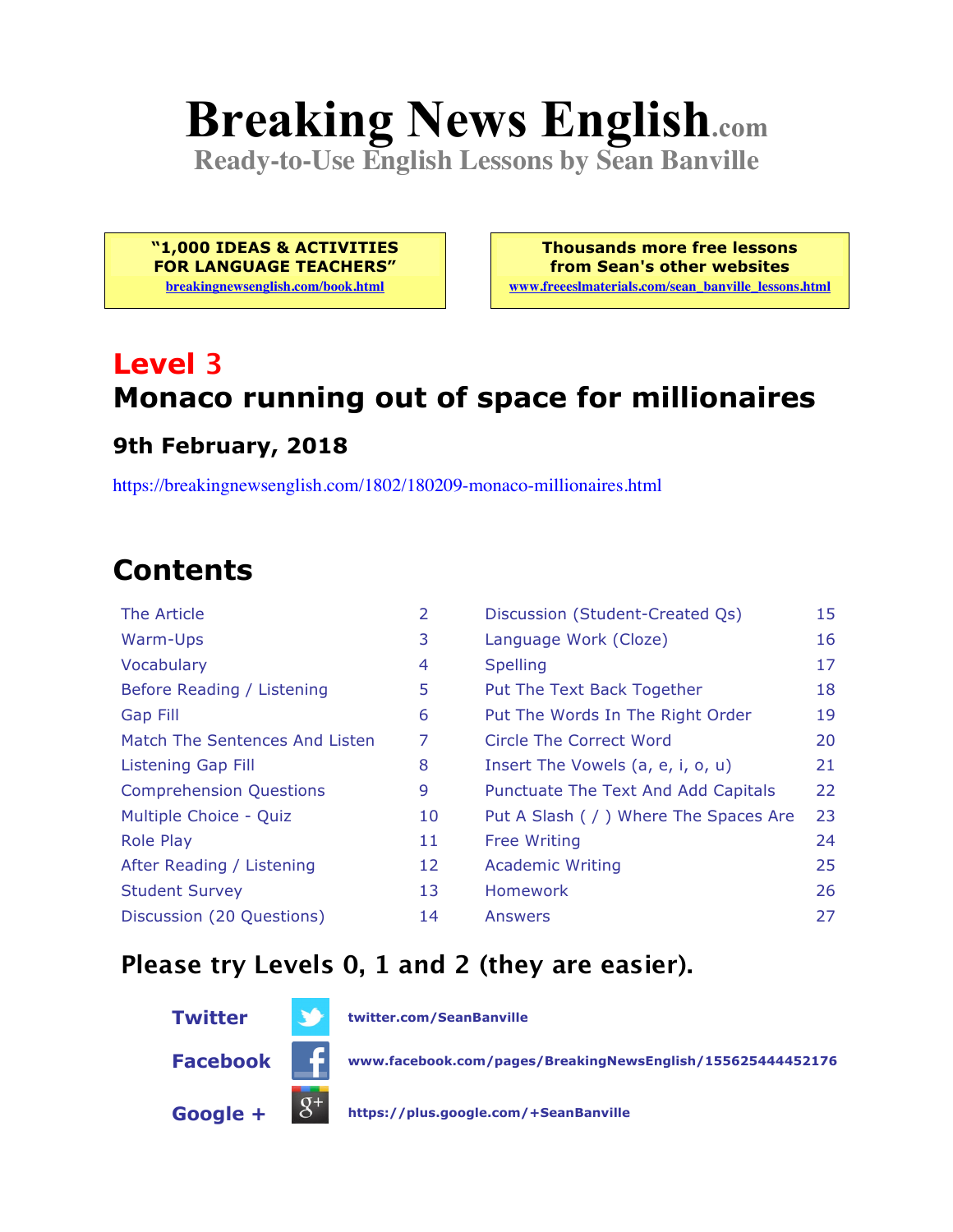## **THE ARTICLE**

From https://breakingnewsenglish.com/1802/180209-monaco-millionaires.html

The tiny city-state of Monaco on France's Mediterranean coastline is having problems finding space for rich people. Monaco is less than 2 square kilometers in size and has some of the richest people in the world living there. It is called the playground of the rich and is home to a Formula 1 Grand Prix, a famous casino and a luxury yacht-lined harbor. Over 30 per cent of its 38,000 residents are millionaires. The country is running out of space for more millionaires. House prices are already the highest in the world, with an average price of around \$100,000 per square meter. City planners say an estimated 2,700 more millionaires are hoping to move there in the next 10 years.

Monaco's ruler, Prince Albert II, has decided to build more homes in Monaco. He wants to reclaim land from the sea. He has OK'd a \$2.1 billion project to fill in 15 acres of the sea with concrete and sand. The project will have a harbor big enough for 30 ships, a landscaped park, a Japanese garden and 120 new waterfront homes for the rich and famous. There will be a huge demand for the new homes. People are attracted by the luxury lifestyle and no income tax. Marine experts are worried the construction will cause great damage to sea life and the environment. The Prince said he cares about the environment. He said important species would be moved to a new artificial reef.

Sources: http://www.**bbc.com**/capital/story/20180206-the-country-running-out-of-space-for-its-millionaires http://www.**dailymail.co.uk**/news/article-5099939/Monaco-s-1-5billion-plan-reclaim-land-sea.html https://www.**thenational.ae**/world/europe/monaco-builds-into-the-sea-to-attract-moremillionaires-1.677409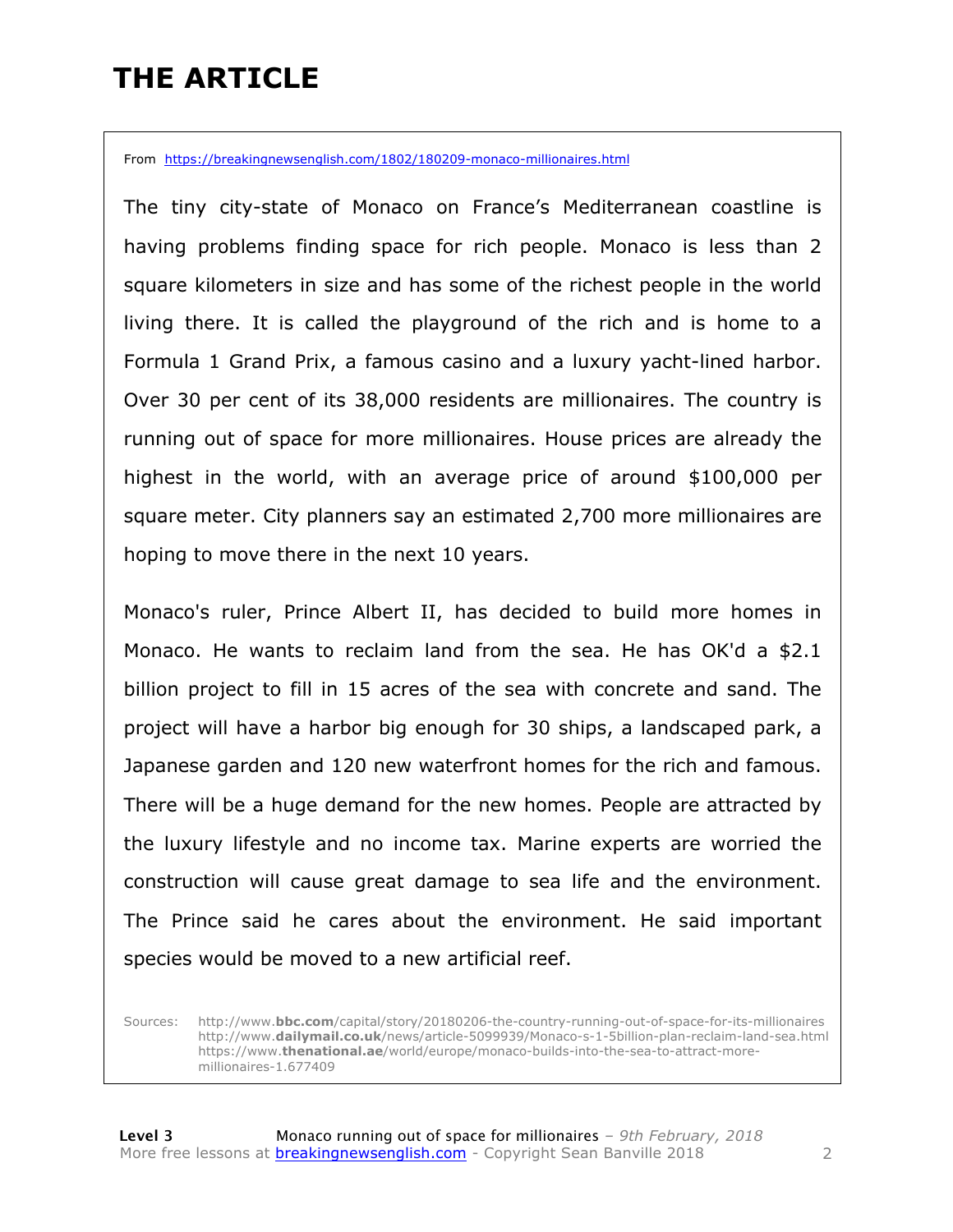#### **WARM-UPS**

**1. MONACO:** Students walk around the class and talk to other students about Monaco. Change partners often and share your findings.

**2. CHAT:** In pairs / groups, talk about these topics or words from the article. What will the article say about them? What can you say about these words and your life?

tiny / coastline / rich / playground / casino / luxury / millionaire / space / house prices ruler / project / sand / garden / demand / income tax / construction / environment

Have a chat about the topics you liked. Change topics and partners frequently.

**3. MONEY:** Students A **strongly** believe rich people should share their money with poor people; Students B **strongly** believe they shouldn't. Change partners again and talk about your conversations.

4. MILLIONAIRE: What are the good things about becoming a millionaire? Complete this table with your partner(s). Change partners often and share what you wrote.

|         | <b>Good things</b> | <b>Bad things</b> |
|---------|--------------------|-------------------|
| Friends |                    |                   |
| Hobbies |                    |                   |
| Tax     |                    |                   |
| Job     |                    |                   |
| Family  |                    |                   |
| Food    |                    |                   |

**5. RICH:** Spend one minute writing down all of the different words you associate with the word "rich". Share your words with your partner(s) and talk about them. Together, put the words into different categories.

**6. PLAYGROUND:** Rank these with your partner. Put the most important things for a millionaires' playground at the top. Change partners often and share your rankings.

- yacht harbor
- F1 Grand Prix
- Jewelry stores
- Museums
- 7-star hotels
- Casino
- Opera house
- Private beaches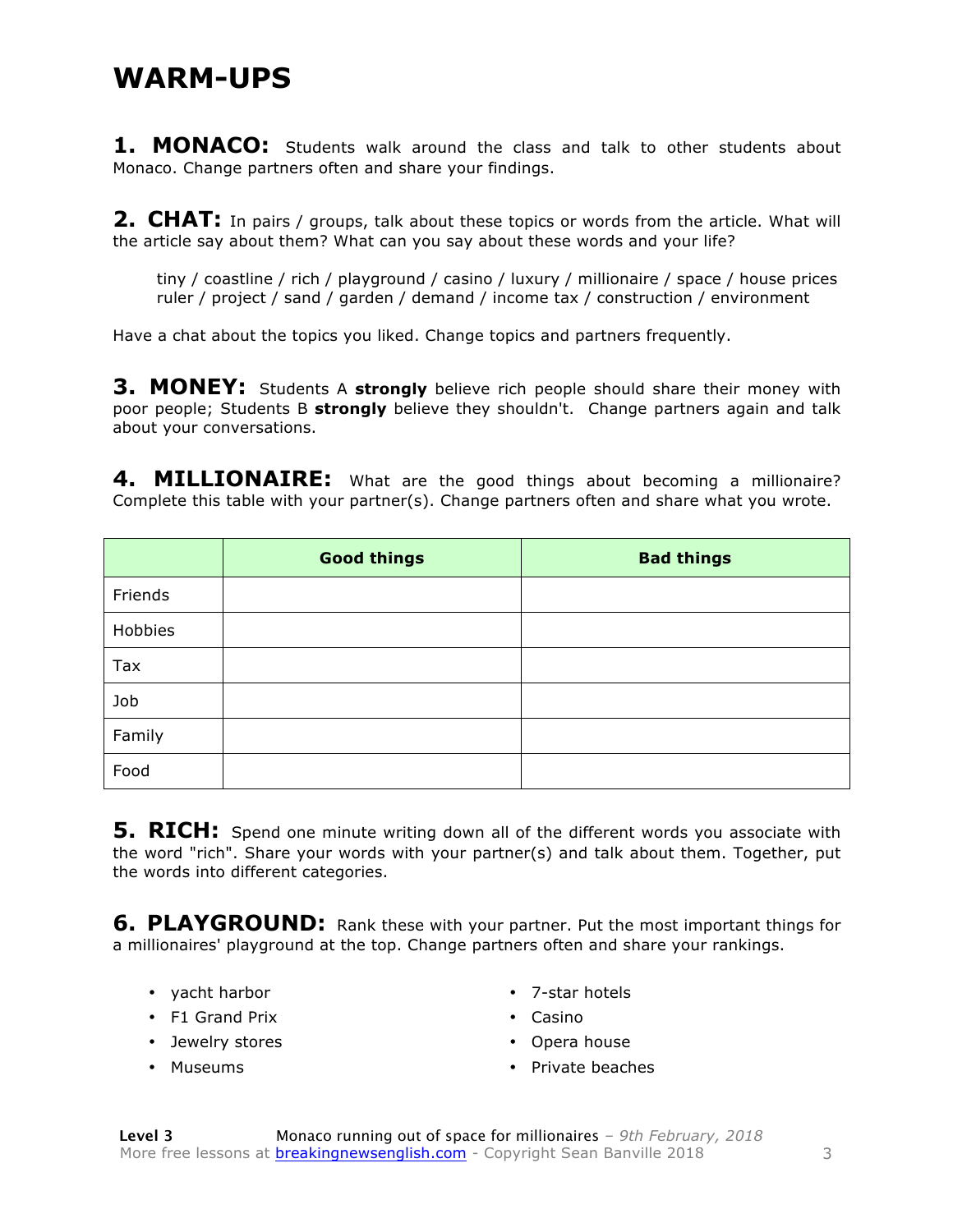### **VOCABULARY MATCHING**

#### **Paragraph 1**

| 1.  | tiny        | a. | The line of a country where the sea or ocean<br>meets the land.                                                    |
|-----|-------------|----|--------------------------------------------------------------------------------------------------------------------|
| 2.  | coastline   | b. | Great comfort and very expensive living.                                                                           |
| 3.  | playground  | c. | Very, very small.                                                                                                  |
| 4.  | luxury      | d. | The people who live in a house, town or<br>country.                                                                |
| 5.  | harbor      | e. | A place where boats and ships can stop and<br>stay, or keep safe from bad weather.                                 |
| 6.  | residents   | f. | Made a guess at the amount of something.                                                                           |
| 7.  | estimated   | g. | A place where a particular group of people<br>choose to enjoy themselves.                                          |
|     | Paragraph 2 |    |                                                                                                                    |
| 8.  | ruler       | h. | Made or produced by human beings rather<br>than occurring naturally, especially as a<br>copy of something natural. |
| 9.  | reclaim     | i. | Made to like something or take an interest<br>in something.                                                        |
| 10. | huge        | j. | People who know a lot about a topic or area.                                                                       |
| 11. | attracted   | k. | A person who controls a country.                                                                                   |
| 12. | experts     | Τ. | Get something back from somewhere.                                                                                 |
| 13. | species     | m. | A group of living organisms that are of the<br>same type and are similar enough to breed<br>(produce young).       |
| 14. | artificial  | n. | Very, very big; enormous.                                                                                          |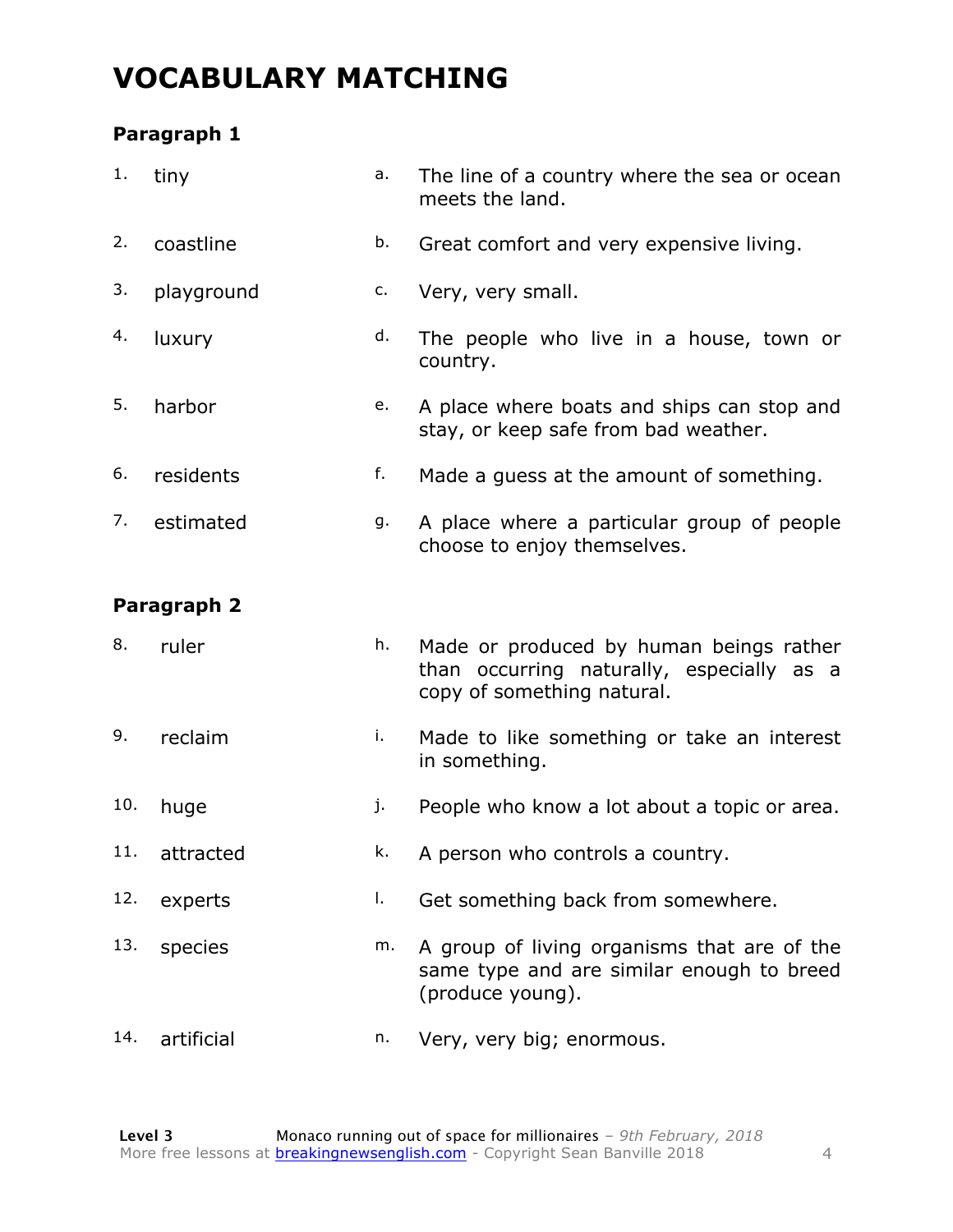## **BEFORE READING / LISTENING**

From https://breakingnewsenglish.com/1802/180209-monaco-millionaires.html

#### **1. TRUE / FALSE:** Read the headline. Guess if a-h below are true (T) or false (F).

- a. Monaco is just over 2 square kilometers in size. **T / F**
- b. Over half of Monaco's 38,000 residents are millionaires. **T / F**
- c. House prices in Monaco are the highest in the world. **T / F**
- d. One square meter of property in Monaco can cost \$100,000. **T / F**
- e. Monaco will spend \$2.1 million on reclaiming land from the sea. **T / F**
- f. A new harbor will be big enough for 30 ships. **T / F**
- g. People in Monaco pay just 5% in income tax. **T / F**
- h. Important sea life near Monaco will be relocated to a new reef. **T / F**

#### **2. SYNONYM MATCH:** (The words in **bold** are from the news article.)

| 1. tiny        | a.             | leader      |
|----------------|----------------|-------------|
| 2. rich        | b.             | guessed     |
| 3. famous      | $\mathsf{C}$ . | specialists |
| 4. residents   | d.             | wealthy     |
| 5. estimated   | e.             | concerned   |
| 6. ruler       | f.             | well known  |
| 7. huge        | g.             | man-made    |
| 8. experts     | h.             | very small  |
| 9. worried     |                | enormous    |
| 10. artificial |                | inhabitants |
|                |                |             |

**3. PHRASE MATCH:** (Sometimes more than one choice is possible.)

- 1. on France's Mediterranean
- 2. It is called the playground
- 3. The country is running
- 4. an average price of around \$100,000
- 5. more millionaires are hoping
- 6. He wants to reclaim land
- 7. 120 new waterfront
- 8. People are attracted
- 9. cause great damage to sea life
- 10. moved to
- a. of the rich
- b. from the sea
- c. to move there
- d. by the luxury lifestyle
- e. coastline
- f. a new artificial reef
- g. and the environment
- h. per square meter
- i. homes
- j. out of space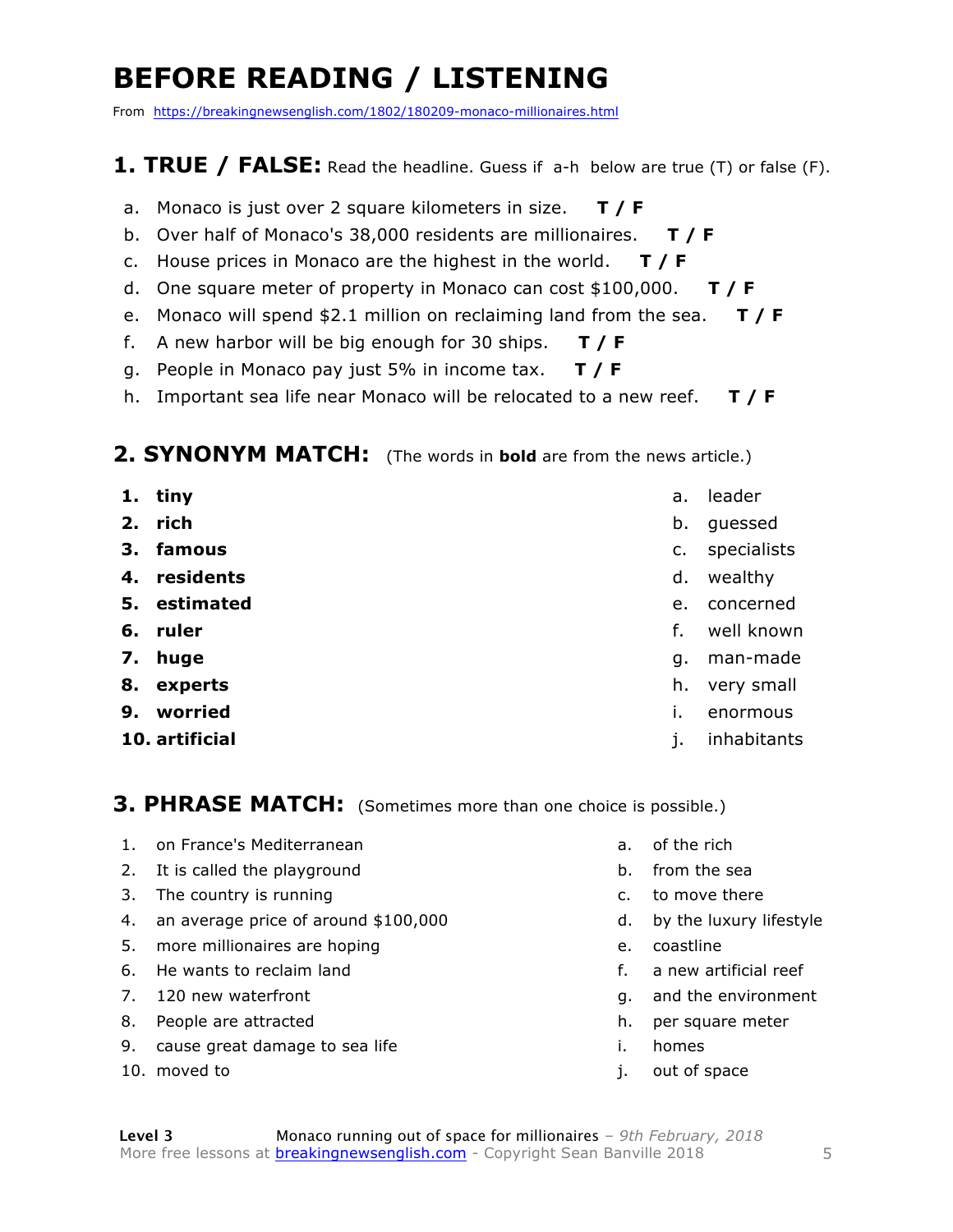## **GAP FILL**

From https://breakingnewsenglish.com/1802/180209-monaco-millionaires.html

The tiny city-state of Monaco on France's Mediterranean (1) \_\_\_\_\_\_\_\_\_\_\_\_ is having problems finding (2) \_\_\_\_\_\_\_\_\_\_\_\_ for rich people. Monaco is less than 2 square kilometers in size and has some of the richest people in the world living there. It is called the (3) \_\_\_\_\_\_\_\_\_\_\_\_ of the rich and is home to a Formula 1 Grand Prix, a famous casino and a luxury yacht-lined (4) \_\_\_\_\_\_\_\_\_\_\_\_. Over 30 per cent of its 38,000 residents are millionaires. The country is (5) \_\_\_\_\_\_\_\_\_\_\_\_\_ out of space for more millionaires. House prices are already the highest in the world, with an (6) \_\_\_\_\_\_\_\_\_\_\_\_ price of around \$100,000 per square meter. City planners say an  $(7)$  \_\_\_\_\_\_\_\_\_\_\_\_\_\_\_\_ 2,700 more millionaires are hoping to move there in the (8) \_\_\_\_\_\_\_\_\_\_\_\_\_\_\_ 10 years. *space average harbor next playground estimated coastline running*

Monaco's ruler, Prince Albert II, has (9) \_\_\_\_\_\_\_\_\_\_\_\_\_ to build more homes in Monaco. He wants to (10) \_\_\_\_\_\_\_\_\_\_\_\_\_ land from the sea. He has OK'd a \$2.1 billion project to fill in 15 acres of the sea with concrete and sand. The (11) \_\_\_\_\_\_\_\_\_\_\_\_\_\_ will have a harbor big enough for 30 ships, a landscaped park, a Japanese garden and 120 new (12) \_\_\_\_\_\_\_\_\_\_\_\_ homes for the rich and famous. There will be a  $(13)$  \_\_\_\_\_\_\_\_\_\_\_\_\_ demand for the new homes. People are attracted by the luxury (14) \_\_\_\_\_\_\_\_\_\_\_\_ and no income tax. Marine experts are worried the construction will cause great (15) by to sea life and the environment. The Prince said he cares about the environment. He said important species would be moved to a new  $(16)$  reef. *project lifestyle reclaim artificial waterfront decided damage huge*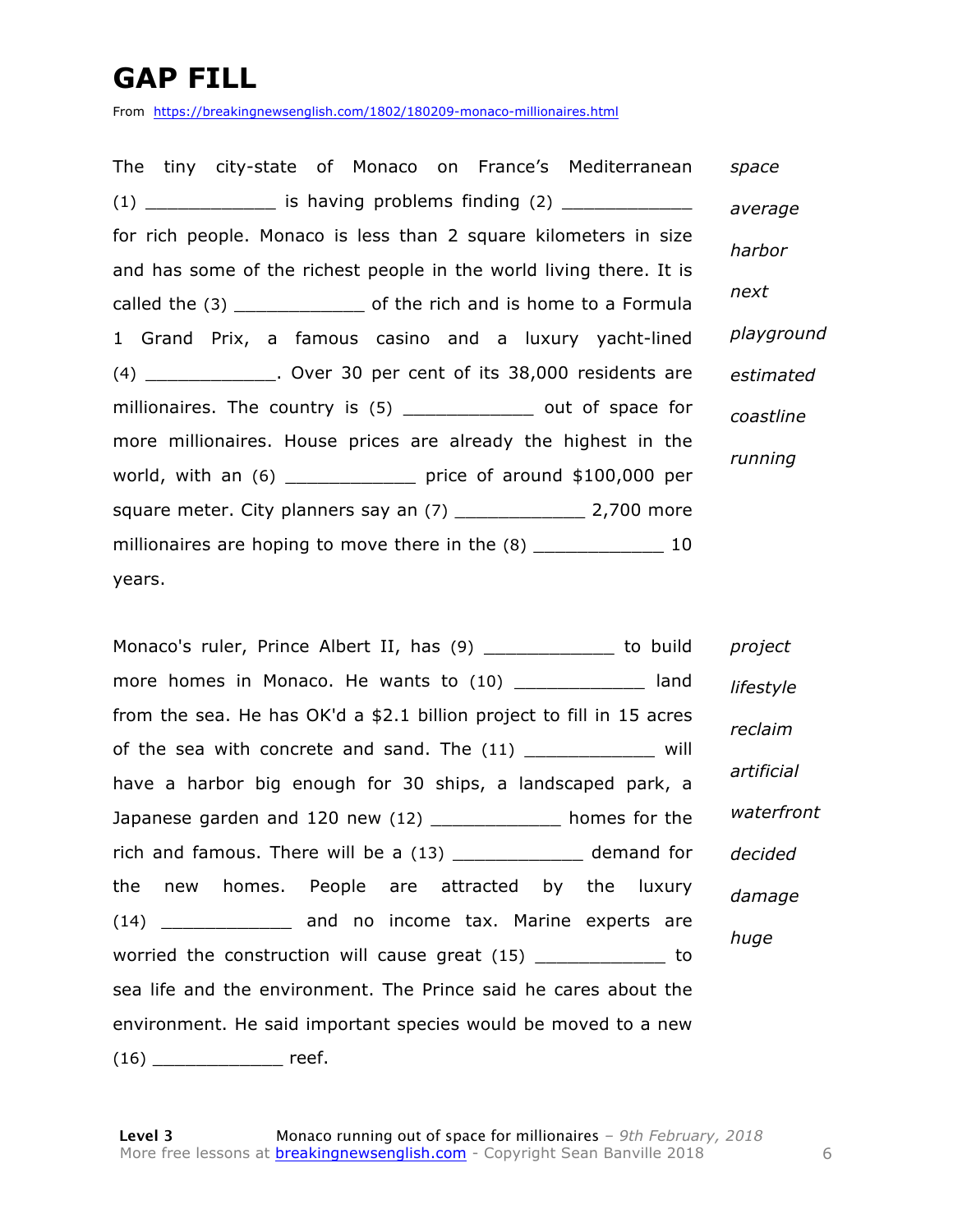#### **LISTENING – Guess the answers. Listen to check.**

From https://breakingnewsenglish.com/1802/180209-monaco-millionaires.html

| 1) The tiny city-state of Monaco on France's Mediterranean ______<br>a. cost line<br>b. ghost line<br>c. ghost lane<br>d. coastline                                         |
|-----------------------------------------------------------------------------------------------------------------------------------------------------------------------------|
| 2) Monaco is less than 2 square kilometers in size and has some of the ______<br>a. richest people<br>b. rich test people<br>c. Ritz test people<br>d. britches people      |
| 3) home to a Formula 1 Grand Prix, a famous casino and a luxury yacht-<br>a. rained harbor<br>b. lined harbor<br>c. rind harbor<br>d. lint harbor                           |
| 4) the highest in the world, with an average price of around \$100,000 _______<br>a. par square meter<br>b. purr square meter<br>c. pre square meter<br>d. per square meter |
| 5) an estimated 2,700 more millionaires are hoping to move there in _______ years<br>a. a next $10$<br>b. the next 10<br>c. them next 10<br>d. these next 10                |
| 6) He has OK'd a \$2.1 billion project to fill in 15 acres of the sea with concrete ____<br>a. and sandy<br>b. end scanned<br>c. end sandy<br>d. and sand                   |
| 7) There will be a huge demand for the ________<br>a. new homeless<br>b. news homes<br>c. newly homes<br>d. new homes                                                       |
| 8) People are attracted by the luxury lifestyle and _______ tax<br>a. no income<br>b. not income<br>c. no in come<br>d. no outcome                                          |
| 9) Marine experts are worried the construction will cause great ______ life<br>a. damage too sea<br>b. damage to scene<br>c. damages to see<br>d. damage to sea             |
| 10) He said important species would be moved to a new _______<br>a. artificially reef<br>b. arty facial reef<br>c. arty fissure reef                                        |

d. artificial reef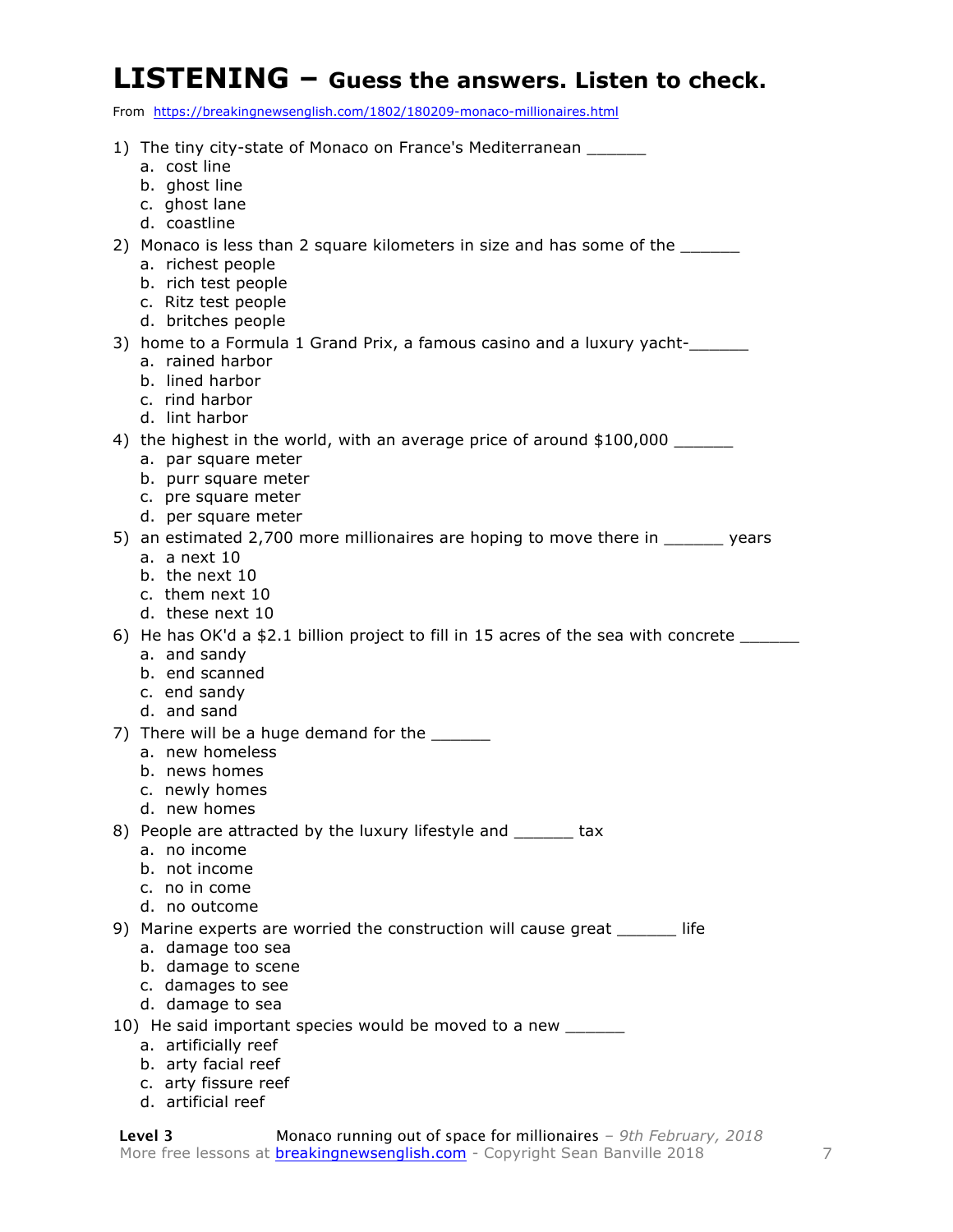#### **LISTENING – Listen and fill in the gaps**

From https://breakingnewsenglish.com/1802/180209-monaco-millionaires.html

The tiny city-state of Monaco on France's Mediterranean (1) The problems finding space for rich people. Monaco is less than 2 square kilometers in size and has some of the richest people in the (2) \_\_\_\_\_\_\_\_\_\_\_\_\_\_\_\_\_\_\_. It is called the playground of the rich and is home to a Formula 1 Grand Prix, a (3) \_\_\_\_\_\_\_\_\_\_\_\_\_\_\_\_\_\_\_\_\_\_\_\_ a luxury yacht-lined harbor. Over 30 per cent of its 38,000 residents are millionaires. The country is (4) The country is (4) and the space for more millionaires. House prices are already the highest in the world, with an average price of around \$100,000 (5) \_\_\_\_\_\_\_\_\_\_\_\_\_\_\_\_\_\_\_\_\_\_. City planners say an estimated 2,700 more millionaires are hoping to move there in the  $(6)$ 

Monaco's ruler, Prince Albert II, has decided to (7) \_\_\_\_\_\_\_\_\_\_\_\_\_\_\_\_\_\_\_\_\_\_\_\_\_\_\_ in Monaco. He wants to (8) exactled the sea. He has OK'd a \$2.1 billion project to fill in 15 acres of the sea with concrete and sand. The project will have a (9) \_\_\_\_\_\_\_\_\_\_\_\_\_\_\_\_\_\_\_\_\_\_\_\_ for 30 ships, a landscaped park, a Japanese garden and 120 new waterfront homes for the rich and famous. There will be a (10) \_\_\_\_\_\_\_\_\_\_\_\_\_\_\_\_\_\_\_\_\_\_\_\_\_\_ the new homes. People are attracted by the luxury lifestyle and no income tax. Marine experts are worried the construction will (11) and the sea life and the environment. The Prince said he cares about the environment. He said important species would be moved to a (12) \_\_\_\_\_\_\_\_\_\_\_\_\_\_\_\_\_\_\_\_\_\_.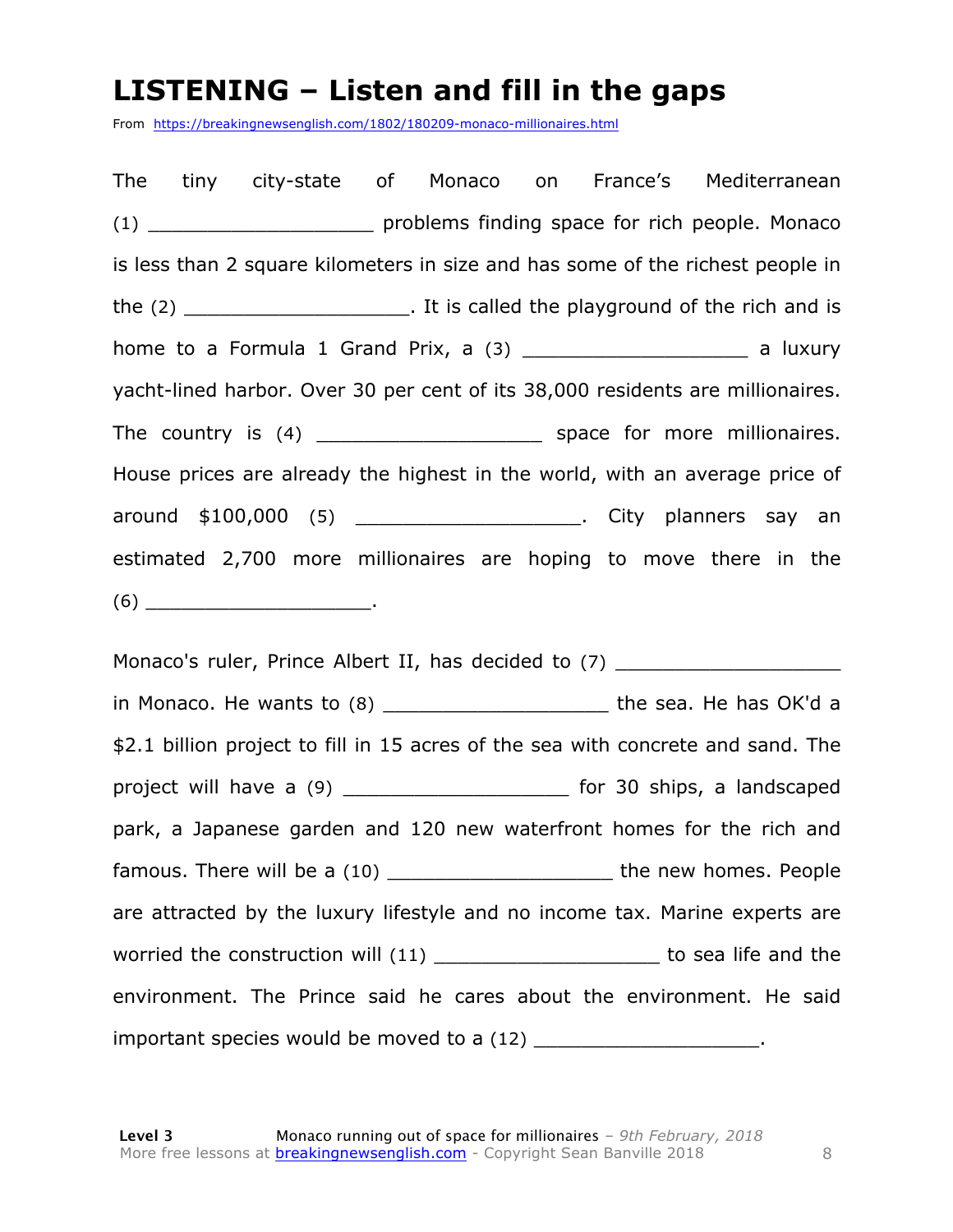## **COMPREHENSION QUESTIONS**

From https://breakingnewsenglish.com/1802/180209-monaco-millionaires.html

- 1. What is the size of Monaco?
- 2. What kind of playground do some people call Monaco?
- 3. How many people live in Monaco?
- 4. How much house space would \$100,000 buy in Monaco?
- 5. How many more millionaires will move to Monaco in the next decade?
- 6. How much money will Monaco spend to reclaim an area of sea?
- 7. What kind of garden will be created in the reclaimed area of sea?
- 8. What do people not have to pay in Monaco?
- 9. What will be damaged by building work besides the environment?
- 10. Where did the Prince say sea life would be moved to?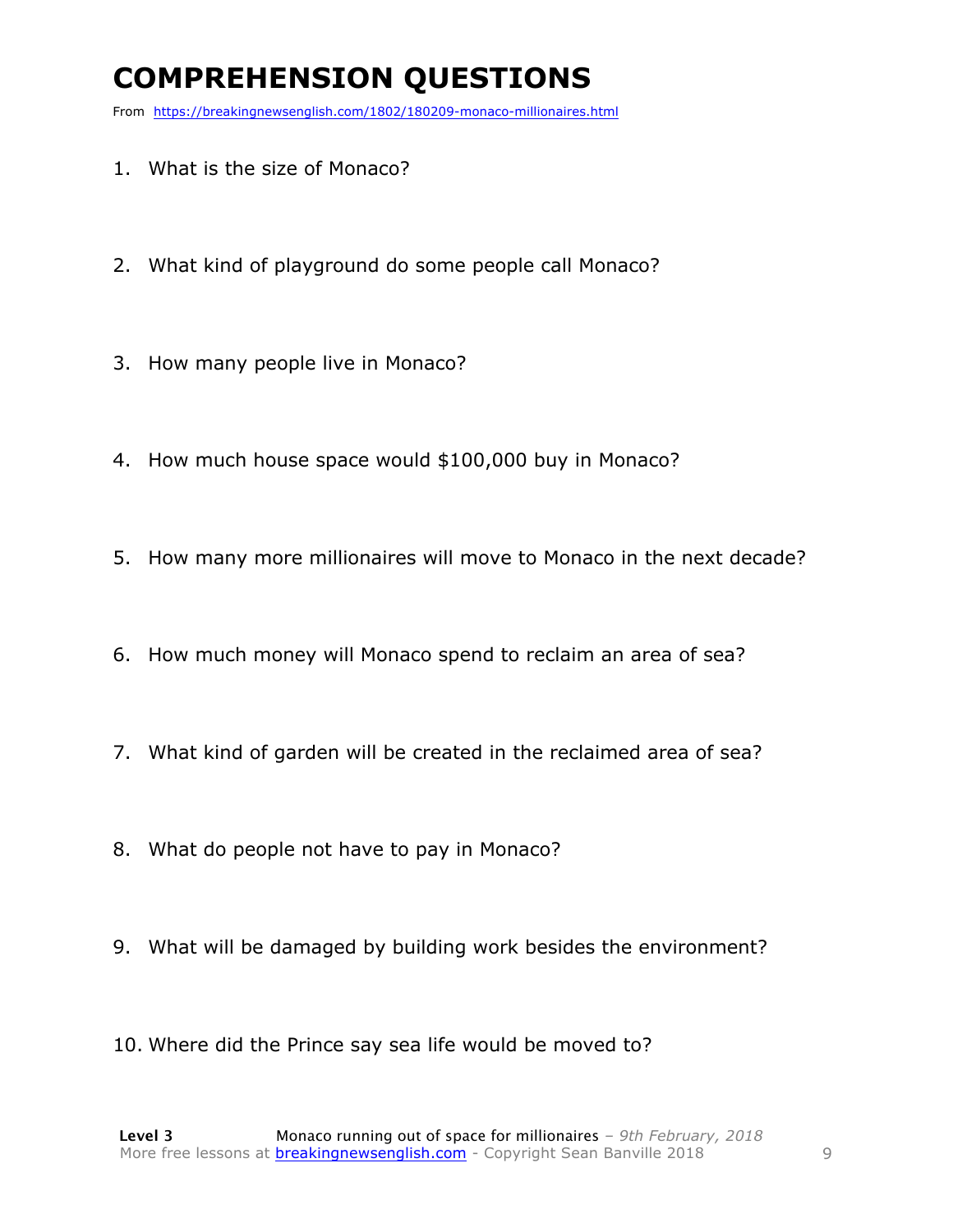## **MULTIPLE CHOICE - QUIZ**

From https://breakingnewsenglish.com/1802/180209-monaco-millionaires.html

| 1) What is the size of Monaco?     | 6) How much money will Monaco         |
|------------------------------------|---------------------------------------|
| a) exactly 2 square kilometers     | spend to reclaim an area of sea?      |
| b) less than 2 square kilometers   | $a)$ \$2.1 billion                    |
| c) just over 2 square kilometers   | b) $$1.2$ billion                     |
| d) around 2 square kilometers      | c) $$2.1$ million                     |
|                                    | $d)$ \$1.2 million                    |
| 2) What kind of playground do some |                                       |
| people call Monaco?                | 7) What kind of garden will be        |
| a) a money playground              | created in the reclaimed area of sea? |
| b) a sea playground                | a) a high-tech garden                 |
| c) a high-tech playground          | b) an English country garden          |
| d) a playground for the rich       | c) a Japanese garden                  |
| 3) How many people live in Monaco? | d) a rose garden                      |
| a) $32,000$                        | 8) What do people not have to pay in  |
| b) $36,000$                        | Monaco?                               |
| c) $38,000$                        | a) income tax                         |
| d) 37,000                          | b) tips                               |
|                                    | c) sales tax                          |
| 4) How much house space would      | d) rent                               |
| \$100,000 buy in Monaco?           |                                       |
| a) one square metre                | 9) What will be damaged by building   |
| b) one bedroom                     | work besides the environment?         |
| c) two rooms                       | a) beaches                            |
| d) a garage                        | b) roads                              |
|                                    | c) cliffs                             |
| 5) How many more millionaires will | d) sea life                           |
| move to Monaco in the next decade? |                                       |
| a) $27,000$                        | 10) Where did the Prince say sea life |
| b) $2,700$                         | would be moved to?                    |
| c) $7,200$                         | a) Italy                              |
| d) 72,000                          | b) France                             |

**Level 3** Monaco running out of space for millionaires *– 9th February, 2018* More free lessons at **breakingnewsenglish.com** - Copyright Sean Banville 2018

c) a new reef d) an aquarium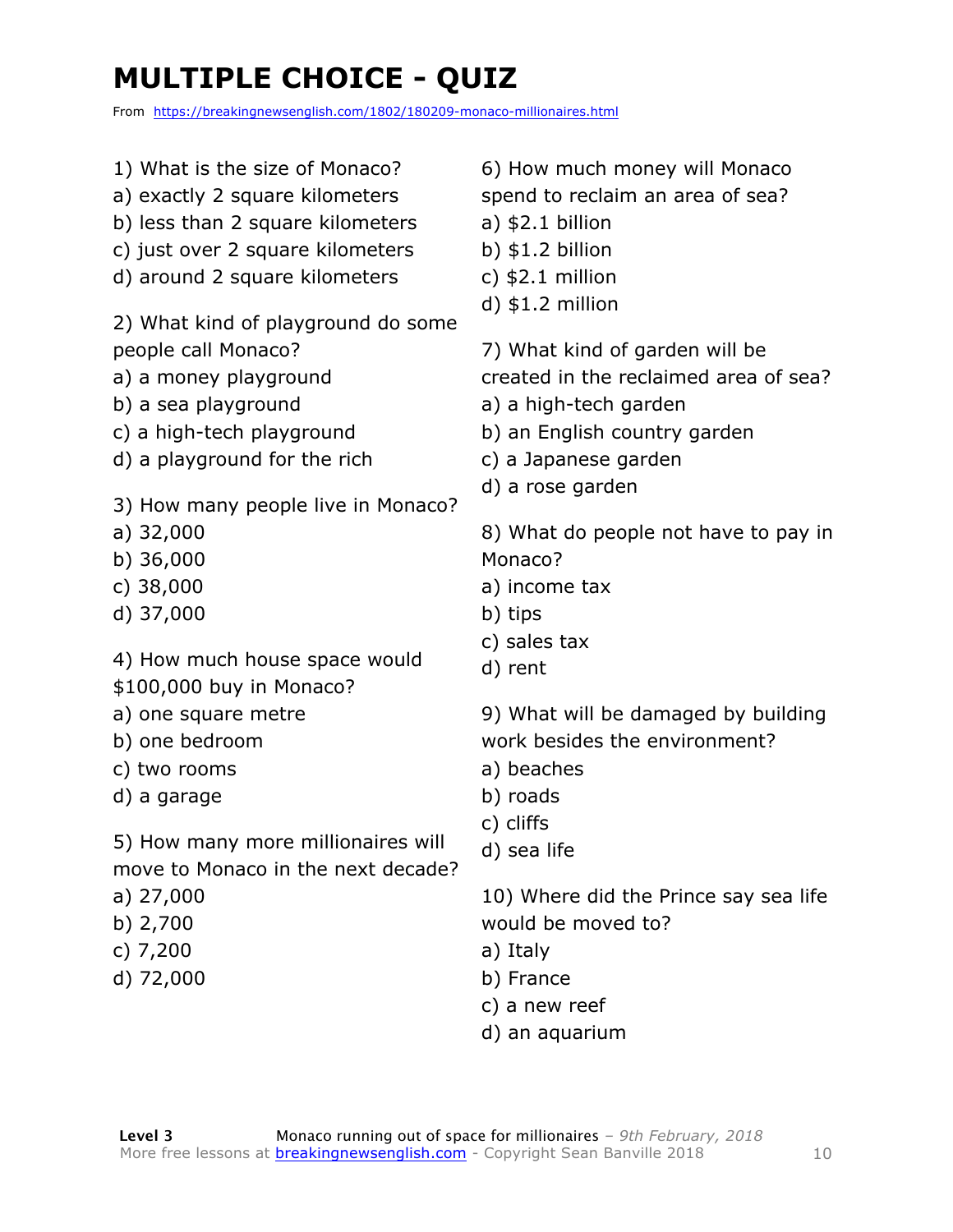## **ROLE PLAY**

From https://breakingnewsenglish.com/1802/180209-monaco-millionaires.html

#### **Role A – Yacht Harbor**

You think a yacht harbor is the most important thing for a millionaires' playground. Tell the others three reasons why. Tell them what is wrong with their things. Also, tell the others which is the least of these (and why): 7-star hotel, casino or private beach.

#### **Role B – 7-Star Hotel**

You think a 7-star hotel is the most important thing for a millionaires' playground. Tell the others three reasons why. Tell them what is wrong with their things. Also, tell the others which is the least of these (and why): yacht harbor, casino or private beach.

#### **Role C – Casino**

You think a casino is the most important thing for a millionaires' playground. Tell the others three reasons why. Tell them what is wrong with their things. Also, tell the others which is the least of these (and why): 7-star hotel, yacht harbor or private beach.

#### **Role D – Private Beach**

You think a private beach is the most important thing for a millionaires' playground. Tell the others three reasons why. Tell them what is wrong with their things. Also, tell the others which is the least of these (and why): 7-star hotel, casino or yacht harbor.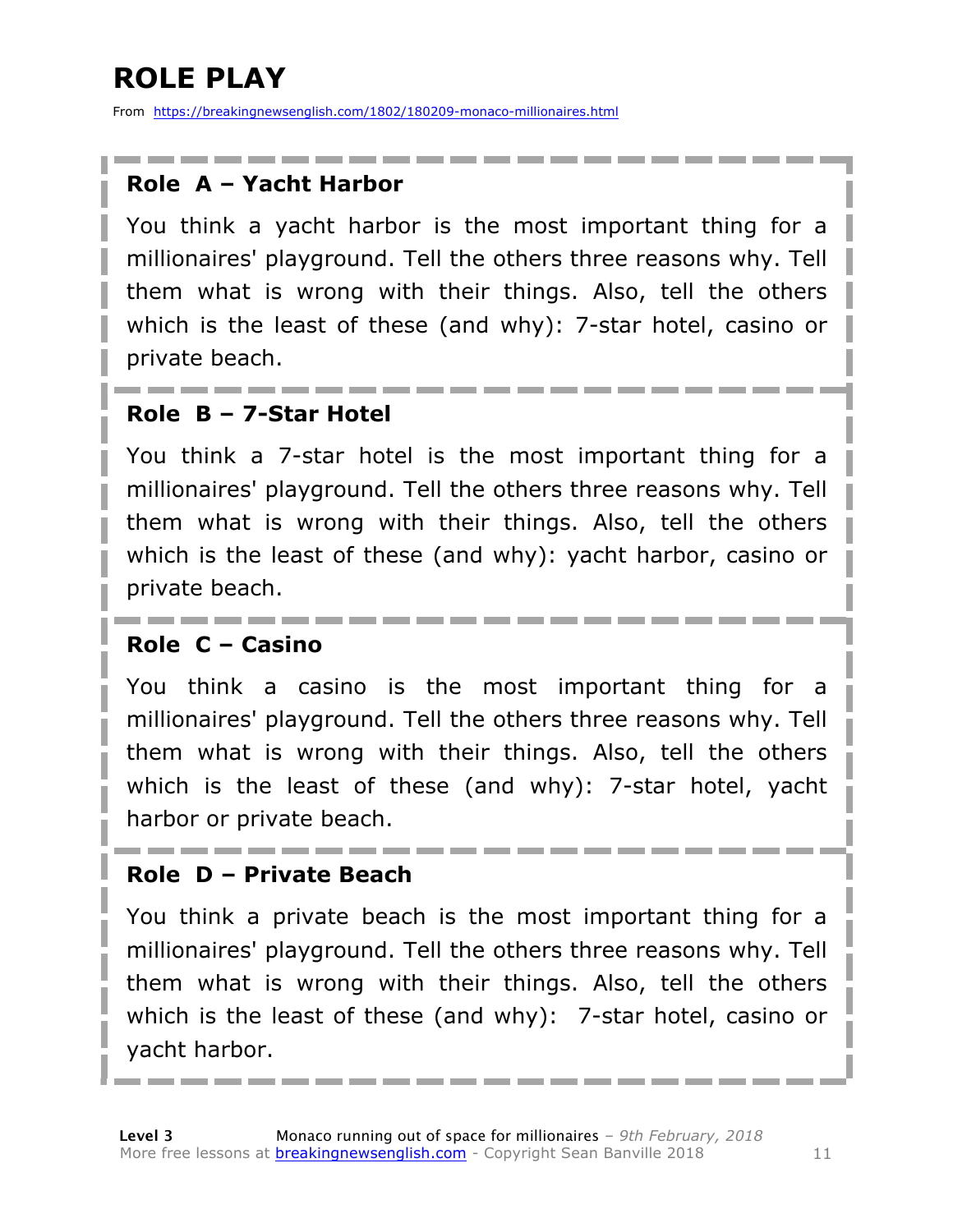## **AFTER READING / LISTENING**

From https://breakingnewsenglish.com/1802/180209-monaco-millionaires.html

**1. WORD SEARCH:** Look in your dictionary / computer to find collocates, other meanings, information, synonyms … for the words 'city' and 'state'.

| city | state |
|------|-------|
|      |       |
|      |       |
|      |       |

- Share your findings with your partners.
- Make questions using the words you found.
- Ask your partner / group your questions.

2. **ARTICLE OUESTIONS:** Look back at the article and write down some questions you would like to ask the class about the text.

- Share your questions with other classmates / groups.
- Ask your partner / group your questions.

**3. GAP FILL:** In pairs / groups, compare your answers to this exercise. Check your answers. Talk about the words from the activity. Were they new, interesting, worth learning…?

4. VOCABULARY: Circle any words you do not understand. In groups, pool unknown words and use dictionaries to find their meanings.

**5. TEST EACH OTHER:** Look at the words below. With your partner, try to recall how they were used in the text:

| • build        |
|----------------|
| $\cdot$ sand   |
| $\bullet$ park |
| $\cdot$ demand |
| • worried      |
| $\cdot$ cares  |
|                |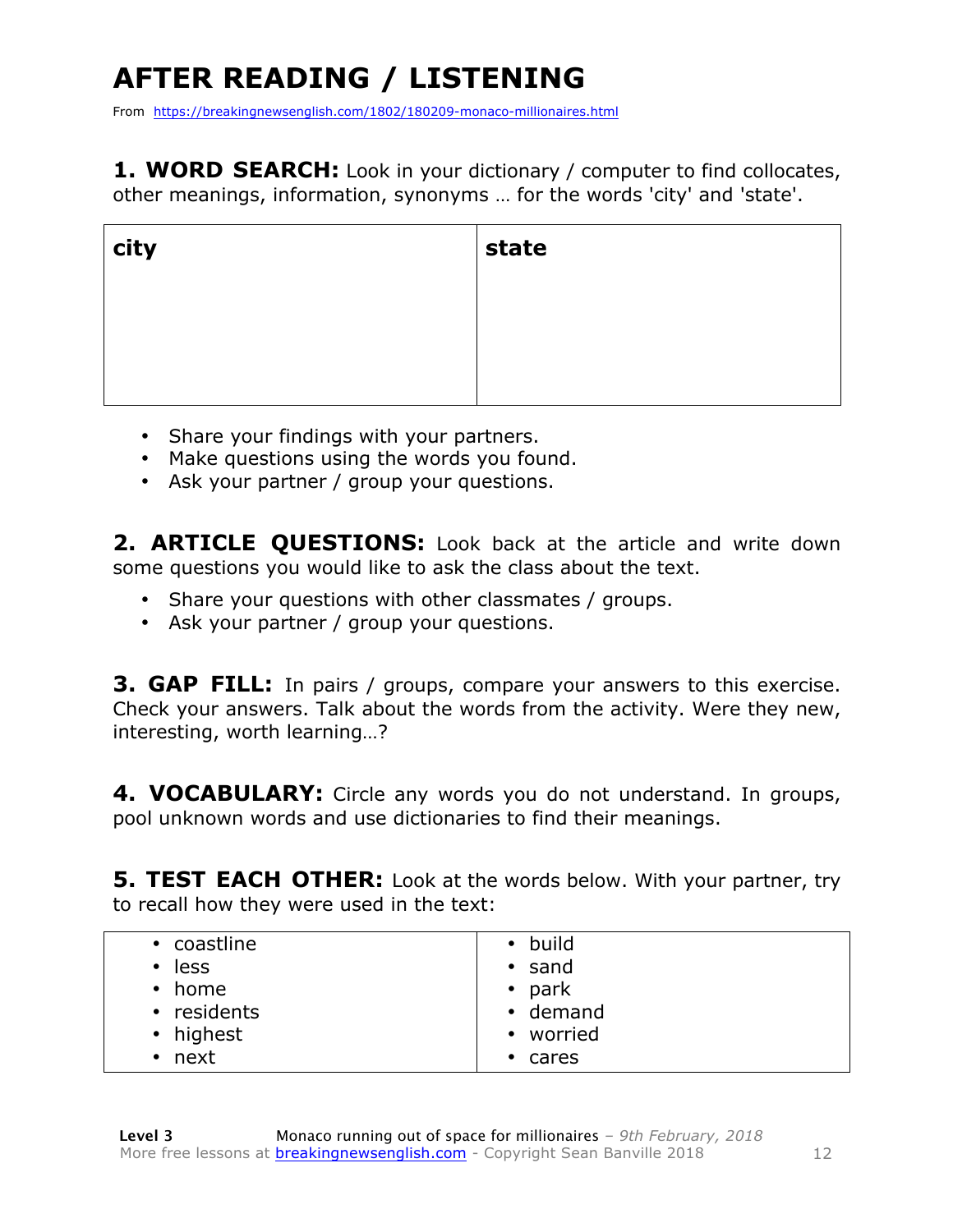## **MILLIONAIRES SURVEY**

From https://breakingnewsenglish.com/1802/180209-monaco-millionaires.html

Write five GOOD questions about millionaires in the table. Do this in pairs. Each student must write the questions on his / her own paper.

When you have finished, interview other students. Write down their answers.

|      | STUDENT 1 | STUDENT 2 | STUDENT 3 |
|------|-----------|-----------|-----------|
| Q.1. |           |           |           |
| Q.2. |           |           |           |
| Q.3. |           |           |           |
| Q.4. |           |           |           |
| Q.5. |           |           |           |

- Now return to your original partner and share and talk about what you found out. Change partners often.
- Make mini-presentations to other groups on your findings.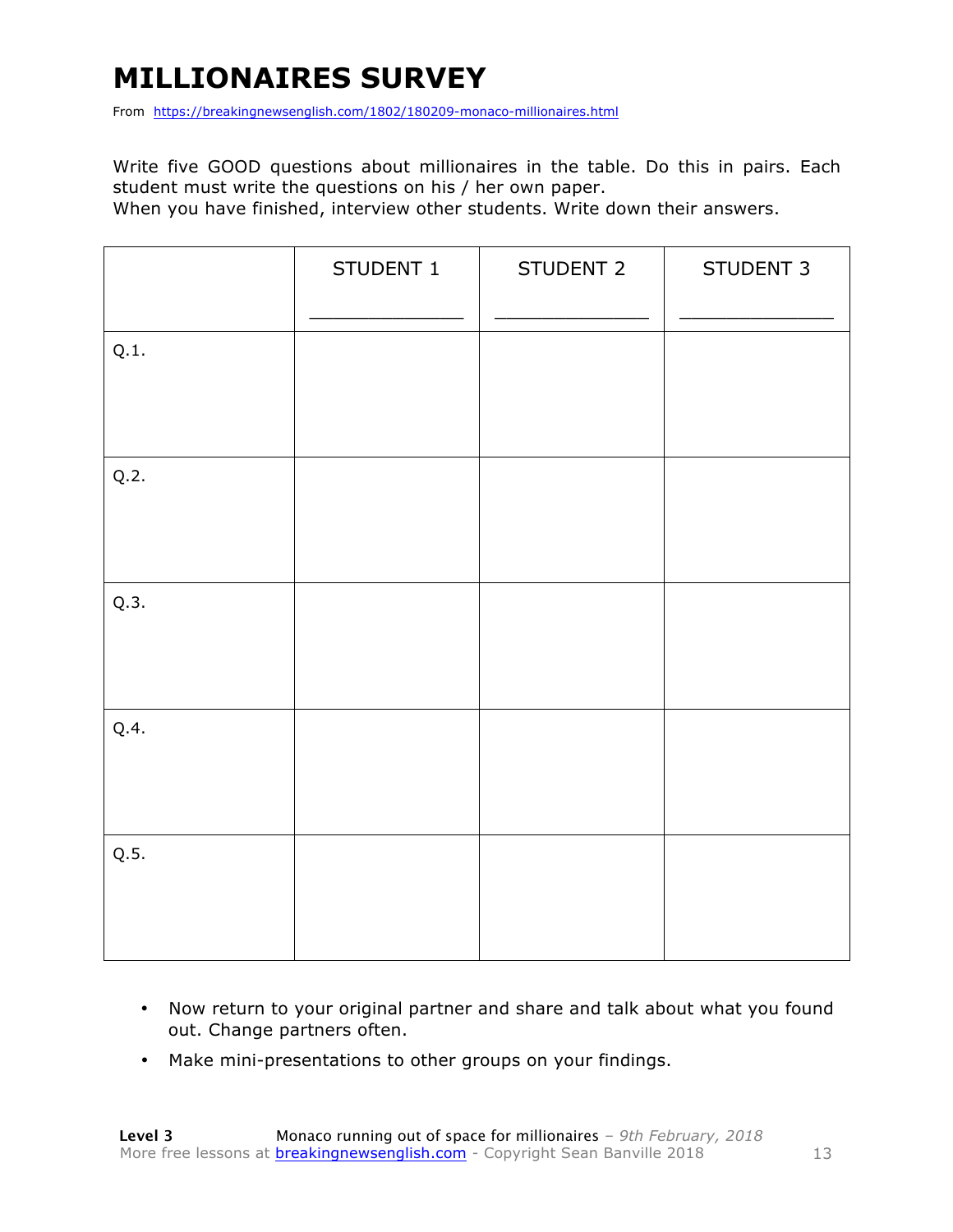## **MILLIONAIRES DISCUSSION**

STUDENT A's QUESTIONS (Do not show these to student B)

- 1. What did you think when you read the headline?
- 2. What images are in your mind when you hear the word 'rich'?
- 3. What do you know about Monaco?
- 4. What do you think about rich people?
- 5. Why is Monaco so popular with rich people?
- 6. Would you prefer to live in Monaco or in your town?
- 7. What problems might a rich place like Monaco have?
- 8. What are house prices in your town like?
- 9. How can people become so rich?
- 10. What's the first thing you'd buy if you became a millionaire?

*Monaco running out of space for millionaires – 9th February, 2018* Thousands more free lessons at breakingnewsenglish.com

-----------------------------------------------------------------------------

#### **MILLIONAIRES DISCUSSION**

STUDENT B's QUESTIONS (Do not show these to student A)

- 11. Did you like reading this article? Why/not?
- 12. What do you think of when you hear the word 'millionaire'?
- 13. What do you think about what you read?
- 14. What do you think being a millionaire would be like?
- 15. What problems do you think millionaires have?
- 16. What do you think of reclaiming land from the sea?
- 17. Would a country reclaim land to build houses for poor people?
- 18. Is space for millionaires more important than sea life?
- 19. What are the bad things about the project?
- 20. What questions would you like to ask a millionaire?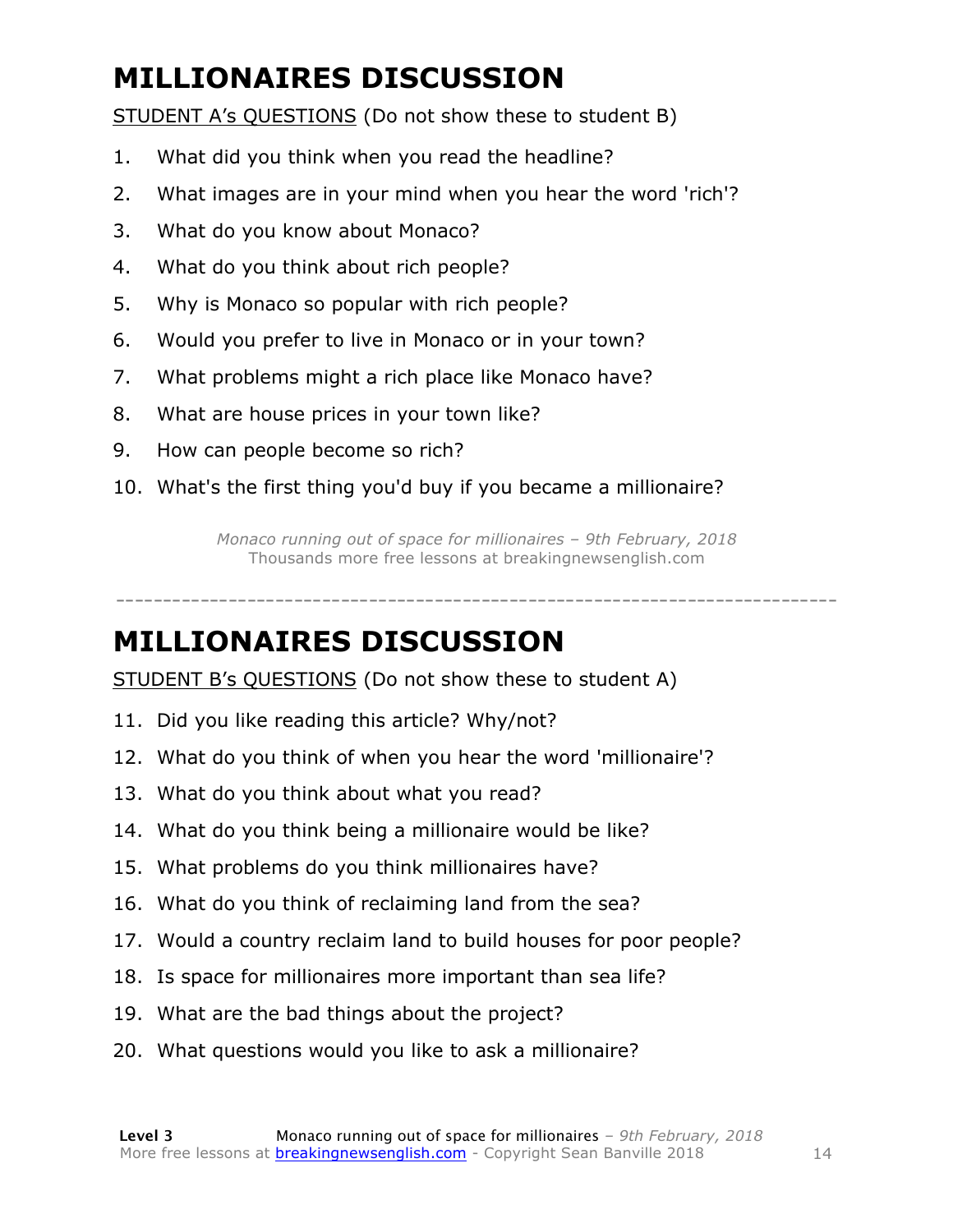## **DISCUSSION (Write your own questions)**

STUDENT A's QUESTIONS (Do not show these to student B)

| 1. |                                                                                                                      |
|----|----------------------------------------------------------------------------------------------------------------------|
| 2. |                                                                                                                      |
|    | <u> 1989 - Johann John Stone, mars eta bat eta bat eta bat eta bat eta bat eta bat eta bat eta bat eta bat eta b</u> |
| 3. |                                                                                                                      |
|    |                                                                                                                      |
| 4. |                                                                                                                      |
| 5. | <u> 1989 - Johann John Stone, meilich aus der Stone († 1950)</u>                                                     |
|    |                                                                                                                      |
| 6. |                                                                                                                      |
|    | Convright @ hreakingnewcanglish com 2018                                                                             |

Copyright © breakingnewsenglish.com 2018

## **DISCUSSION (Write your own questions)**

STUDENT B's QUESTIONS (Do not show these to student A)

| 1. |                                                                                                                      |  |  |
|----|----------------------------------------------------------------------------------------------------------------------|--|--|
|    |                                                                                                                      |  |  |
| 2. | <u> 1989 - Jan James James, politik eta idazleari eta idazlea (h. 1989).</u>                                         |  |  |
| 3. |                                                                                                                      |  |  |
|    |                                                                                                                      |  |  |
| 4. | <u> 1989 - Johann John Stein, mars ar yw i brenin y brenin y brenin y brenin y brenin y brenin y brenin y brenin</u> |  |  |
| 5. | <u> 1980 - Johann Barbara, martin amerikan ba</u>                                                                    |  |  |
|    |                                                                                                                      |  |  |
| 6. |                                                                                                                      |  |  |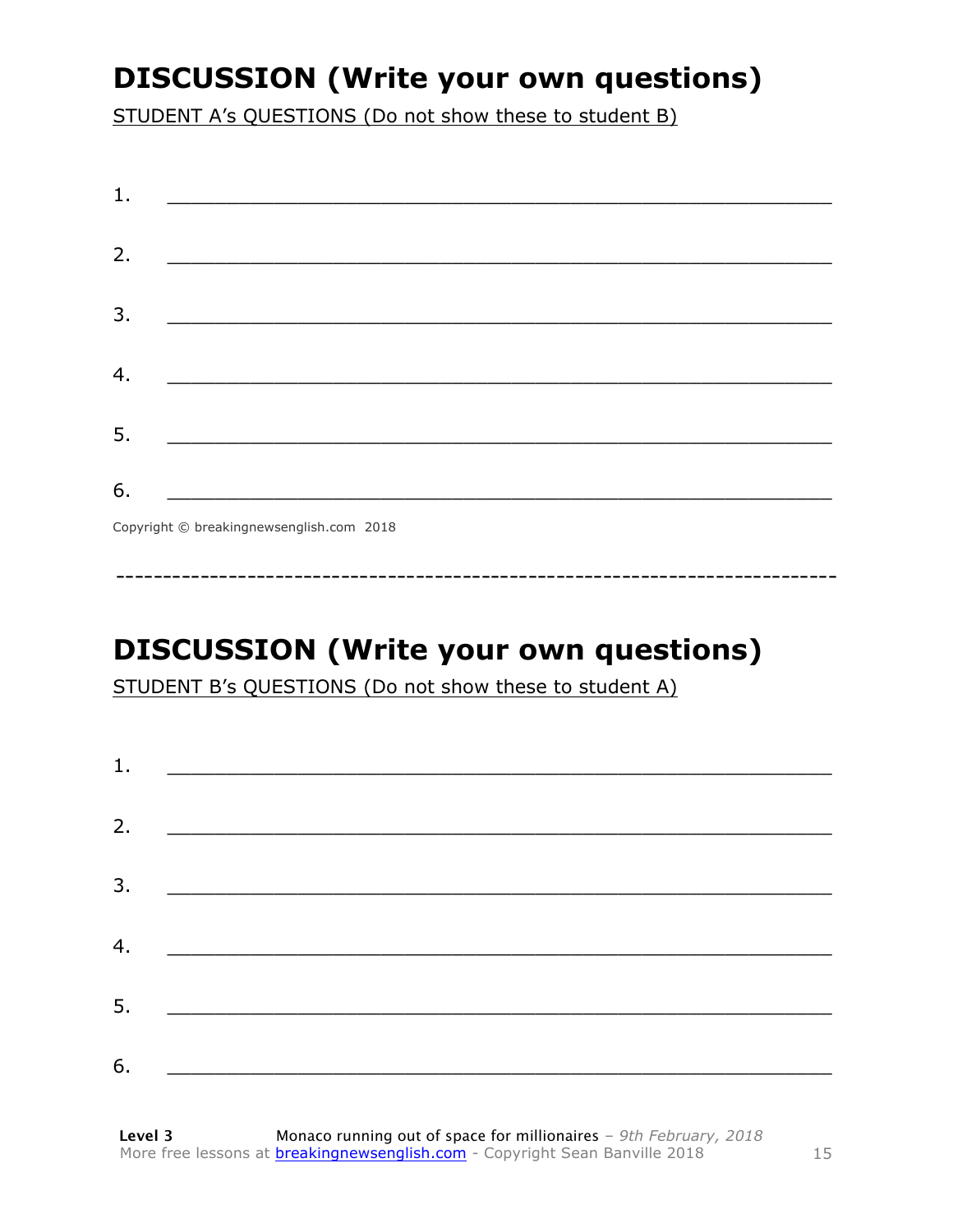## **LANGUAGE - CLOZE**

From https://breakingnewsenglish.com/1802/180209-monaco-millionaires.html

The (1) \_\_\_\_ city-state of Monaco on France's Mediterranean coastline is having problems (2) \_\_\_\_ space for rich people. Monaco is less than 2 square kilometers in (3) and has some of the richest people in the world living there. It is called the playground of the rich and is  $(4)$  \_\_\_\_ to a Formula 1 Grand Prix, a famous casino and a luxury yacht-lined harbor. Over 30 per cent of its 38,000 residents are millionaires. The country is running (5) \_\_\_\_ of space for more millionaires. House prices are already the highest in the world, with an average price of around \$100,000 per square meter. City planners say an (6) \_\_\_\_ 2,700 more millionaires are hoping to move there in the next 10 years.

Monaco's ruler, Prince Albert II, has (7) \_\_\_\_\_ to build more homes in Monaco. He wants to reclaim land from the sea. He has OK'd a \$2.1 billion project to fill (8) \_\_\_\_ 15 acres of the sea with concrete and sand. The project will have a harbor big enough for 30 ships, a landscaped park, a Japanese garden and 120 new (9) \_\_\_\_ homes for the rich and famous. There will be a huge demand for the new homes. People are attracted (10) be the luxury lifestyle and no (11) tax. Marine experts are worried the construction will cause great damage to sea life and the environment. The Prince said he cares about the environment. He said important species would be moved to a new (12) \_\_\_\_ reef.

#### **Put the correct words from the table below in the above article.**

| 1.  | (a) | tinny      | (b) | tint       | (c) | tiny      | (d) | tinted    |
|-----|-----|------------|-----|------------|-----|-----------|-----|-----------|
| 2.  | (a) | finding    | (b) | finds      | (c) | found     | (d) | founding  |
| 3.  | (a) | size       | (b) | space      | (c) | amount    | (d) | volume    |
| 4.  | (a) | home       | (b) | house      | (c) | residence | (d) | address   |
| 5.  | (a) | up         | (b) | in         | (c) | over      | (d) | out       |
| 6.  | (a) | estimates  | (b) | estimation | (c) | estimate  | (d) | estimated |
| 7.  | (a) | decided    | (b) | decides    | (c) | decider   | (d) | decision  |
| 8.  | (a) | up         | (b) | on         | (c) | up        | (d) | in        |
| 9.  | (a) | waterfront | (b) | watery     | (c) | watered   | (d) | waters    |
| 10. | (a) | оf         | (b) | by         | (c) | at        | (d) | as        |
| 11. | (a) | coming     | (b) | income     | (c) | come in   | (d) | outcome   |
| 12. | (a) | artificial | (b) | article    | (c) | artisan   | (d) | artillery |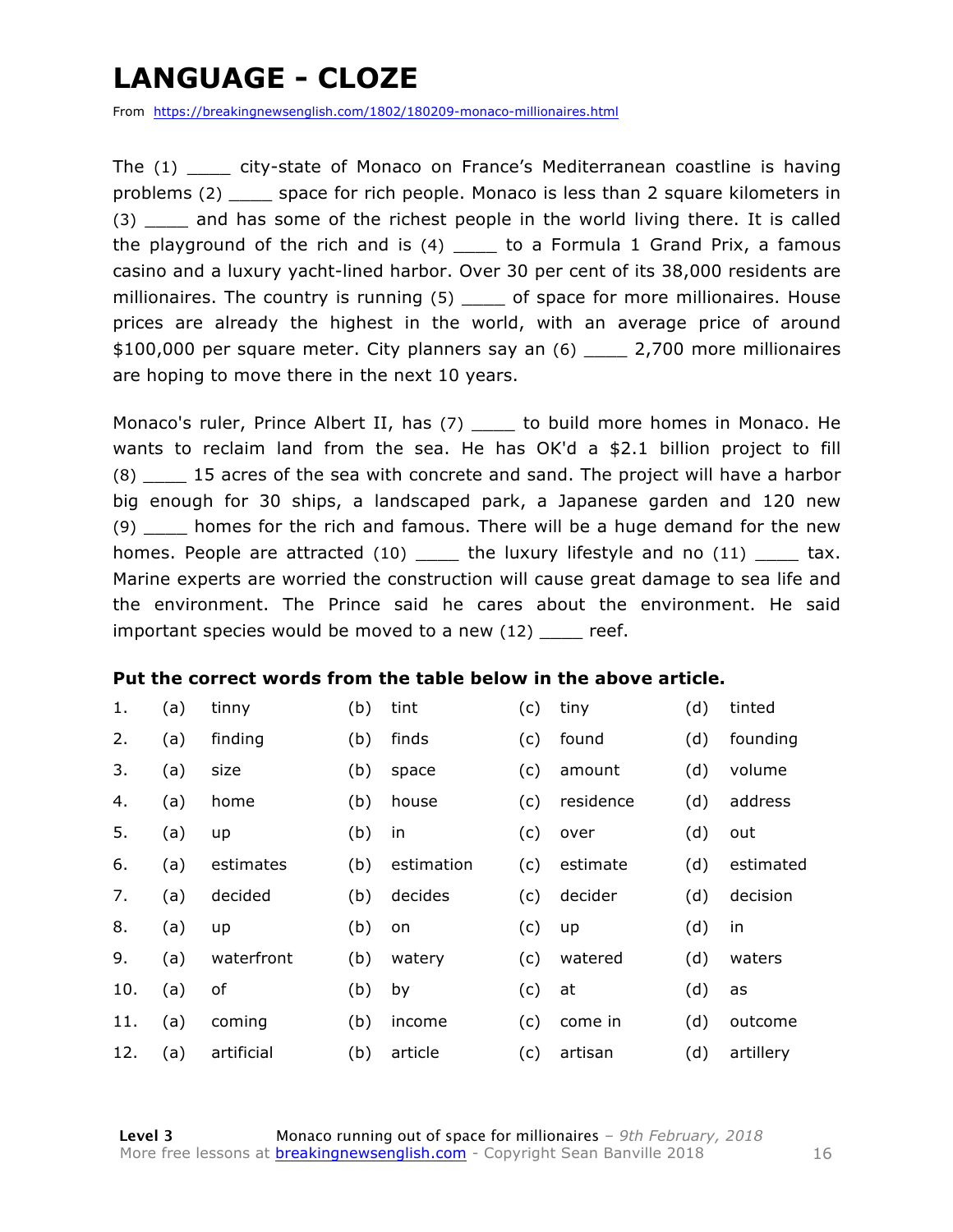## **SPELLING**

From https://breakingnewsenglish.com/1802/180209-monaco-millionaires.html

#### **Paragraph 1**

- 1. France's Mediterranean nclsaoeit
- 2. the opardlgnyu of the rich
- 3. a rxluuy yacht
- 4. 38,000 ienredsst are millionaires
- 5. an aevaegr price of around \$100,000
- 6. an tmisdetae 2,700 more

#### **Paragraph 2**

- 7. ctrcenoe and sand
- 8. There will be a huge enddma
- 9. no nmceio tax
- 10. great amgeda to sea life
- 11. important csesiep would be moved
- 12. a new afriitliac reef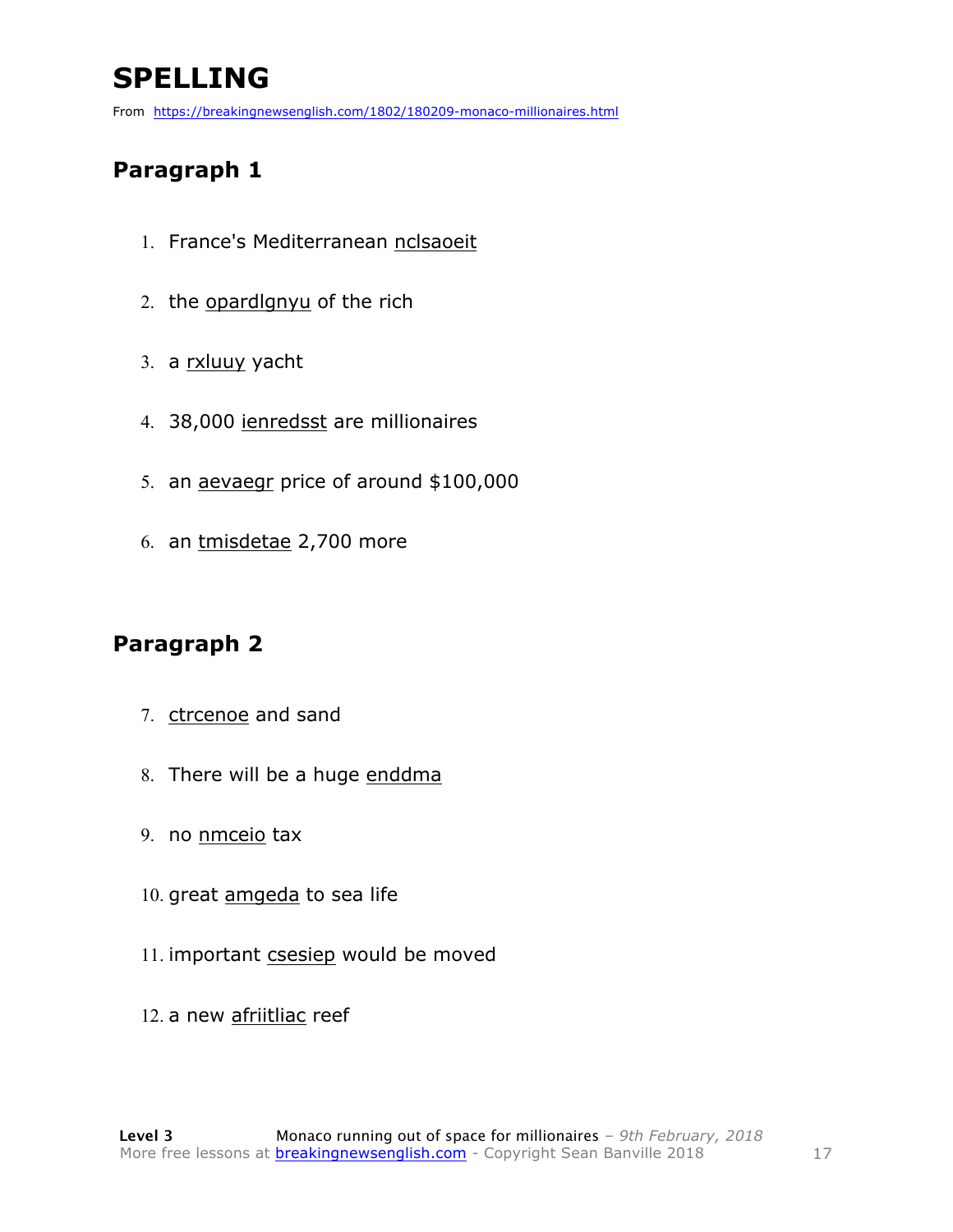## **PUT THE TEXT BACK TOGETHER**

From https://breakingnewsenglish.com/1802/180209-monaco-millionaires.html

#### **Number these lines in the correct order.**

- ( ) environment. He said important species would be moved to a new artificial reef.
- ( ) estimated 2,700 more millionaires are hoping to move there in the next 10 years.
- ( ) by the luxury lifestyle and no income tax. Marine experts are worried the construction will cause great
- ( ) space for rich people. Monaco is less than 2 square kilometers in size and has some
- ( ) homes for the rich and famous. There will be a huge demand for the new homes. People are attracted
- ( ) millionaires. The country is running out of space for more millionaires. House prices are already
- ( ) damage to sea life and the environment. The Prince said he cares about the
- ( ) casino and a luxury yacht-lined harbor. Over 30 per cent of its 38,000 residents are
- ( ) the highest in the world, with an average price of around \$100,000 per square meter. City planners say an
- ( ) enough for 30 ships, a landscaped park, a Japanese garden and 120 new waterfront
- () land from the sea. He has OK'd a \$2.1 billion project to fill in 15 acres of the sea with concrete and sand. The project will have a harbor big
- ( ) Monaco's ruler, Prince Albert II, has decided to build more homes in Monaco. He wants to reclaim
- ( *1* ) The tiny city-state of Monaco on France's Mediterranean coastline is having problems finding
- ( ) of the richest people in the world living there. It is called the playground of the rich and is home to a Formula 1 Grand Prix, a famous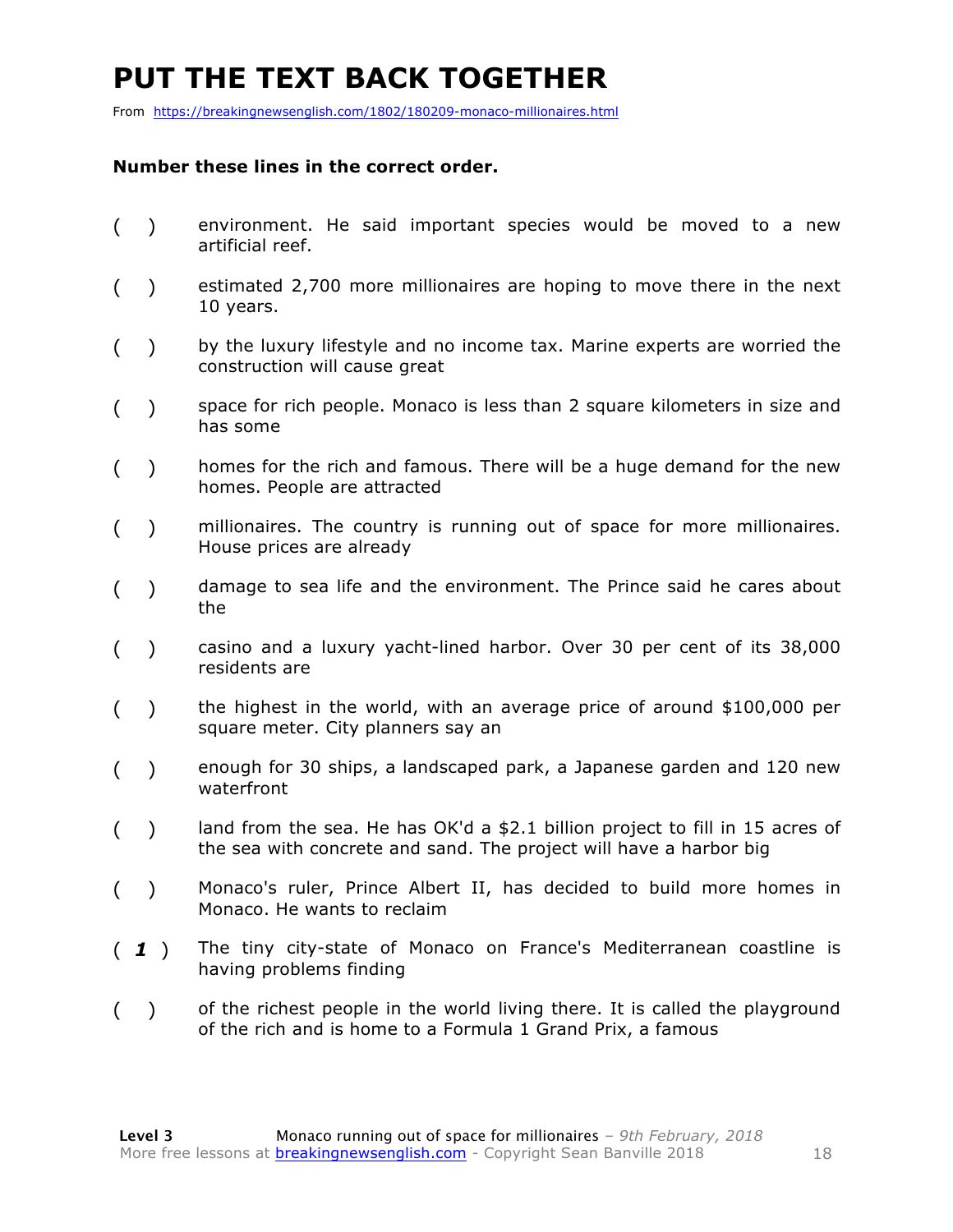#### **PUT THE WORDS IN THE RIGHT ORDER**

From https://breakingnewsenglish.com/1802/180209-monaco-millionaires.html

1. people . Having finding problems for rich space

2. of It the is called playground the rich .

- 3. 30 residents of its Over cent millionaires . are per
- 4. world . the already House the in highest prices are

5. to are More move hoping millionaires there .

- 6. to wants land sea . reclaim from He the
- 7. of the with concrete . sea in Fill acres 15
- 8. homes . demand huge A the for new
- 9. to damage cause will Construction life . sea great
- 10. move artificial reef . new Species would to a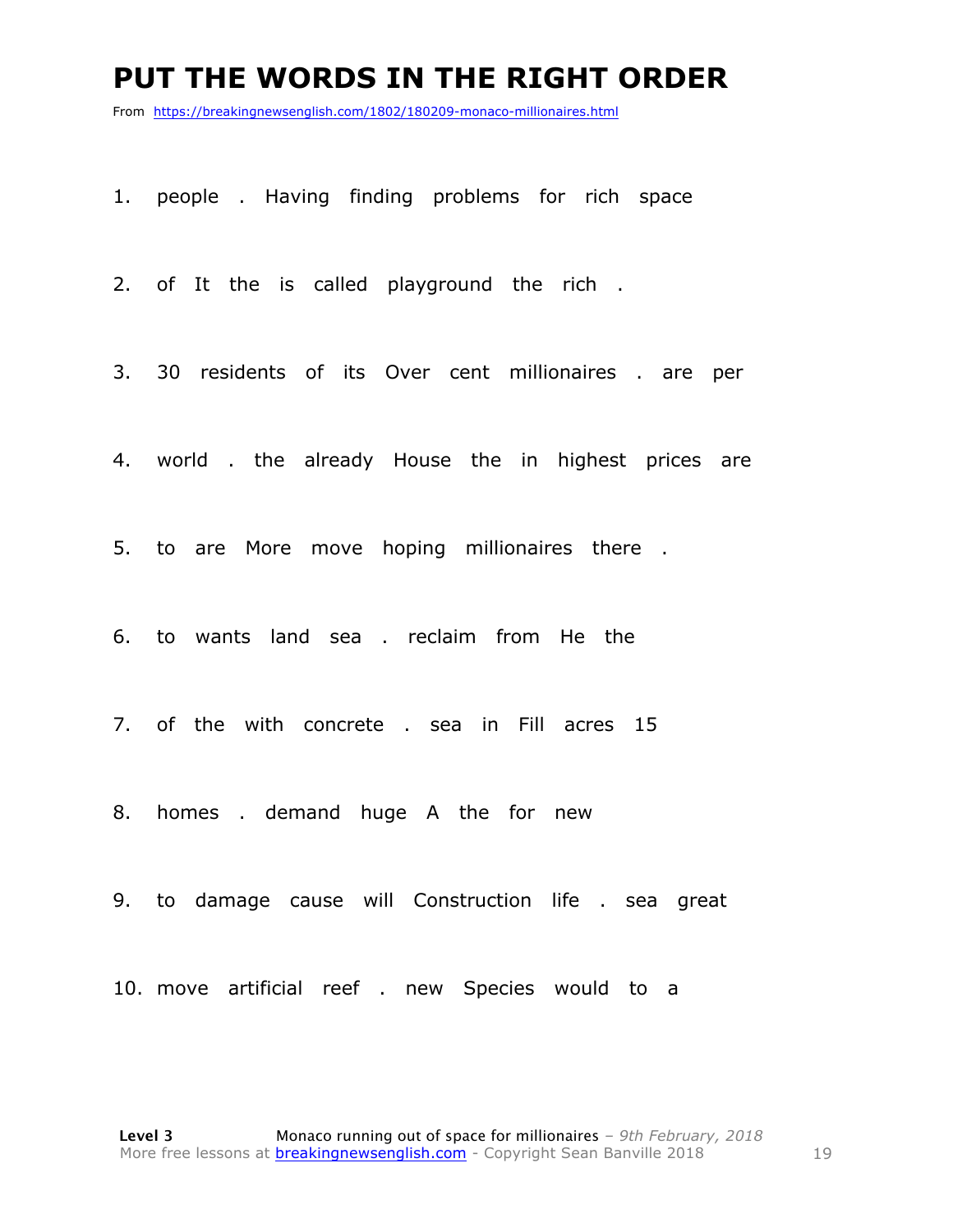## **CIRCLE THE CORRECT WORD (20 PAIRS)**

From https://breakingnewsenglish.com/1802/180209-monaco-millionaires.html

The *tiny / tinny* city-state of Monaco on France's Mediterranean coastline is having *problems / problem* finding space for rich people. Monaco is less than 2 square kilometers in *size / sizes* and has some of the richest people in the world living *here / there*. It is called the playground of the rich and is home to a Formula 1 Grand Prix, a *famously / famous* casino and a luxury yachtlined harbor. Over 30 per cent of its 38,000 *residents / residence* are millionaires. The country is *running / run* out of space for more millionaires. House prices are *ready / already* the highest in the world, with an average price of *around / round* \$100,000 per square meter. City planners say an estimated 2,700 more millionaires are *hopping / hoping* to move there in the next 10 years.

Monaco's ruler, Prince Albert II, has *decided / decision* to build more homes in Monaco. He wants to reclaim land *of / from* the sea. He has OK'd a \$2.1 billion project to *fill / filling* in 15 acres of the sea with concrete and sand. The project will have a harbor big *plenty / enough* for 30 ships, a landscaped park, *a / the* Japanese garden and 120 new *waterfront / watery* homes for the rich and famous. There will be a *huge / hug* demand for the new homes. People are attracted by the luxury lifestyle and *not / no* income tax. Marine experts are worried the construction will cause great damage to sea life and the *environmental / environment*. The Prince said he cares about the environment. He said important *species / specials* would be moved to a new artificial reef.

#### **Talk about the connection between each pair of words in italics, and why the correct word is correct.**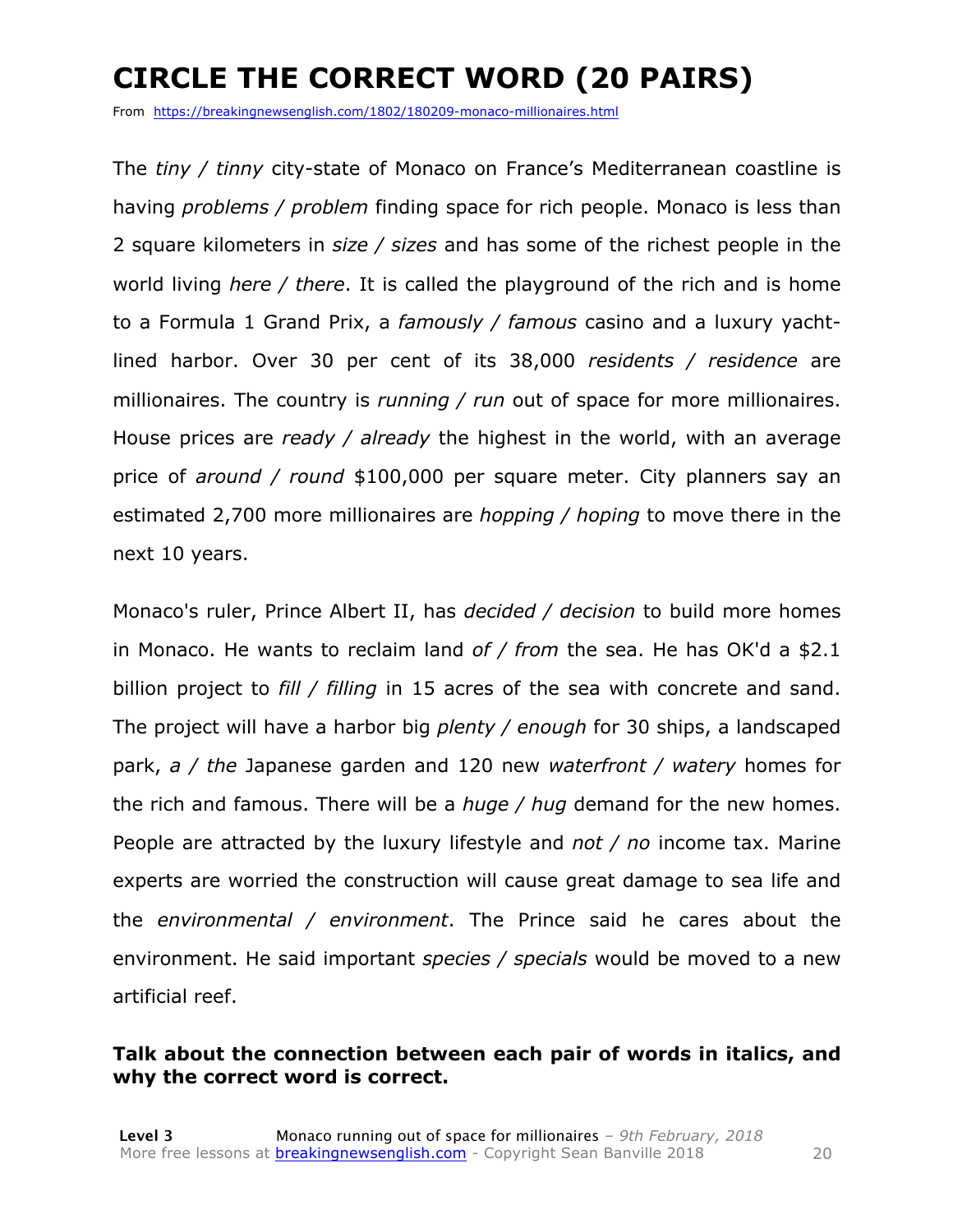### **INSERT THE VOWELS (a, e, i, o, u)**

From https://breakingnewsenglish.com/1802/180209-monaco-millionaires.html

 $T$  h\_ t\_n y c\_t y - s t\_t\_ \_f  $M_n$ \_c\_ \_n F r\_n c\_' s M\_d\_t\_r r\_n\_ **\_** n c\_ **\_** s t l\_n\_ \_s h\_v\_n g p r\_b l\_m s  $f_n d_n g$  s  $p_c$   $f_r$   $r_c h$   $p_{-}$   $p l_{-}$ .  $M_n c_{-}$   $s$   $l_{-} s$  s t h\_n 2 s q\_ **\_** r\_ k\_l\_m\_t\_r s \_n s\_z\_ \_n d h\_s s\_m\_ \_f t h\_ r\_c h\_s t p\_ **\_** p l\_ \_n t h\_ w\_r l d l\_v\_n g t h\_r\_. I t \_s c\_l l\_d t h\_ p l\_y g r\_ **\_** n d \_f t h\_ r\_c h \_n d \_s h\_m\_ t\_\_ F\_r m\_l\_ 1 G r\_n d P r\_x , \_ f\_m\_ **\_** s c\_s\_n\_ \_n d \_ l\_x\_r y y\_c h t - l\_n\_d h\_r b\_r . O v\_r 3 0 p\_r c\_n t \_f \_t s 3 8 , 0 0 0 r\_s\_d\_n t s \_r\_ m\_l l\_ **\_** n \_ **\_** r\_s . T h\_ c\_ **\_** n t r y \_s r\_n n\_n g \_ **\_**  t \_f s p\_c\_ f\_r m\_r\_ m\_l l\_ **\_** n \_ **\_** r\_s . H\_ **\_** s\_ p r\_c\_s \_r\_ \_l r\_ **\_** d y t h\_ h\_g h\_s t \_n t h\_ w\_r l d , w\_t h \_n \_v\_r\_g\_ p r\_c\_ \_f \_r\_ **\_** n d \$ 1 0 0 , 0 0 0 p\_r s q \_ **\_** r\_ m\_t\_r . C\_t y p l\_n n\_r s s\_y \_n \_s t\_m\_t\_d 2 , 7 0 0 m\_r\_ m\_l l\_ **\_** n \_ **\_** r\_s \_r\_ h\_p\_n g t\_ m\_v\_ t h\_r\_ \_n t h\_ n\_x t 1 0 y\_ **\_** r s .

M\_n\_c\_' s r\_l\_r , P r\_n c\_ A l b\_r t I I , h\_s d\_c\_d\_d t\_ b\_ **\_** l d m\_r\_ h\_m\_s \_n M\_n\_c\_. H\_ w\_n t s t\_ r\_c l\_ **\_** m l\_n d f r\_m t h\_ s\_ **\_** . H\_ h\_s O K ' d \_ \$ 2 . 1 b\_l l\_ **\_** n p r\_j\_c t t\_ f\_l l \_n 1 5 \_c r\_s \_f t h\_ s\_ **\_** w\_t h c\_n c r\_t\_ \_n d s\_n d . T h\_ p r\_j\_c t w\_l l h\_v\_ \_ h\_r b\_r b\_g \_n\_ **\_** g h f\_r 3 0 s h\_p s , \_ l\_n d s c\_p\_d p\_r k , \_ J\_p\_n\_s\_ g\_r d\_n \_n d 1 2 0 n\_w w\_t\_r f r\_n t h\_m\_s f\_r t h\_ r\_c h \_n d f\_m\_ **\_** s . Th\_r\_ w\_l l  $b_{--}$  h\_g\_ d\_m\_n d f\_r th\_ n\_w h\_m\_s . P\_ **\_** p l\_ \_r\_ \_t t r\_c t\_d b y t h\_ l\_x\_r y l\_f\_s t y l\_ \_n d n\_ \_n c\_m\_ t\_x . M\_r\_n\_ \_x p\_r t s \_r\_ w\_r r\_ **\_** d t h\_ c\_n s t r\_c t \_ **\_** n w\_l l c\_ **\_** s\_ g r\_ **\_** t  $d_{m_g} = d_{m_g} = d_{m_g} = d_{m_g} = d_{m_g} = d_{m_g} = d_{m_g} = d_{m_g} = d_{m_g} = d_{m_g} = d_{m_g} = d_{m_g} = d_{m_g} = d_{m_g} = d_{m_g} = d_{m_g} = d_{m_g} = d_{m_g} = d_{m_g} = d_{m_g} = d_{m_g} = d_{m_g} = d_{m_g} = d_{m_g} = d_{m_g} = d_{m_g} = d_{m_g} = d_{m_g} = d_{m_g} = d_{m_g} = d_{m_g} = d_{m_g} = d_{m_g} = d_{m_g} = d_{m_g} = d_{m_g} = d_{m_g$ r\_n c\_ s\_ **\_** d h\_ c\_r\_s \_b\_ **\_** t t h\_ \_n v\_r\_n m\_n t . H\_ s \_ **\_** d \_m p\_r t\_n t s p\_c\_ **\_** s w\_ **\_** l d b\_ m\_v\_d t\_ \_ n\_w \_r t\_f\_c\_ **\_** l r\_ **\_** f .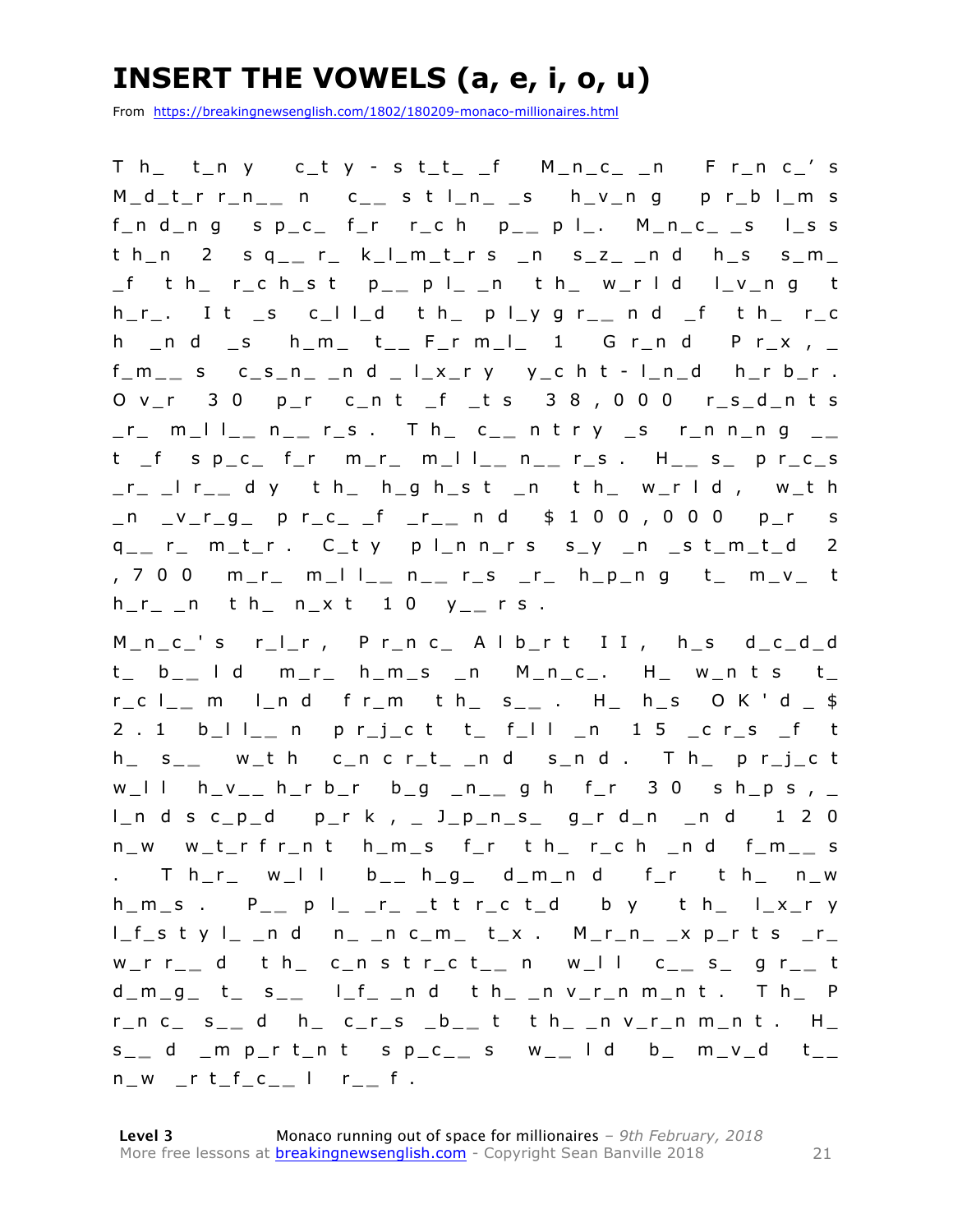#### **PUNCTUATE THE TEXT AND ADD CAPITALS**

From https://breakingnewsenglish.com/1802/180209-monaco-millionaires.html

the tiny citystate of monaco on frances mediterranean coastline is having problems finding space for rich people monaco is less than 2 square kilometers in size and has some of the richest people in the world living there it is called the playground of the rich and is home to a formula 1 grand prix a famous casino and a luxury yachtlined harbor over 30 per cent of its 38000 residents are millionaires the country is running out of space for more millionaires house prices are already the highest in the world with an average price of around 100000 per square meter city planners say an estimated 2700 more millionaires are hoping to move there in the next 10 years

monacos ruler prince albert ii has decided to build more homes in monaco he wants to reclaim land from the sea he has okd a 21 billion project to fill in 15 acres of the sea with concrete and sand the project will have a harbor big enough for 30 ships a landscaped park a japanese garden and 120 new waterfront homes for the rich and famous there will be a huge demand for the new homes people are attracted by the luxury lifestyle and no income tax marine experts are worried the construction will cause great damage to sea life and the environment the prince said he cares about the environment he said important species would be moved to a new artificial reef.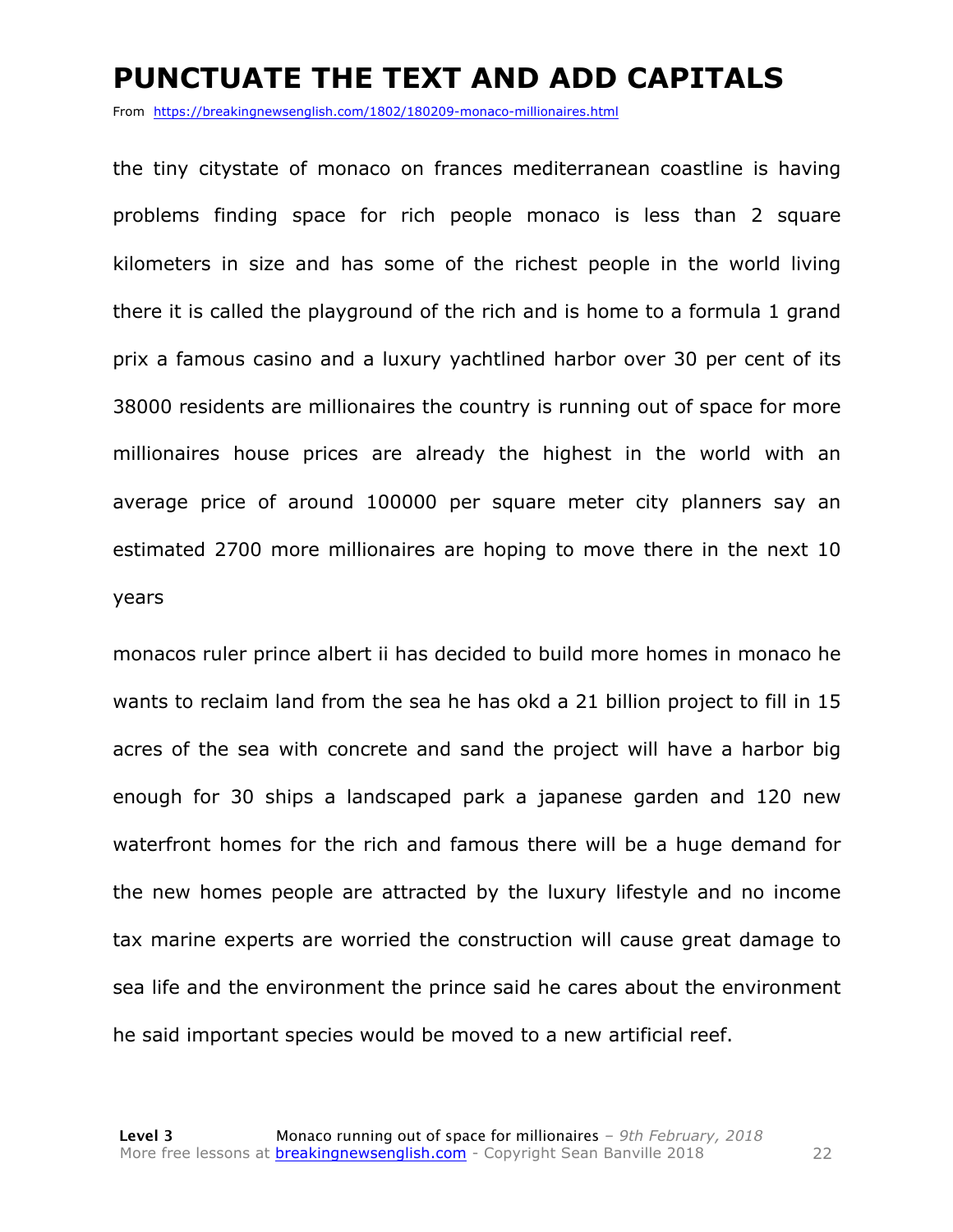## **PUT A SLASH ( / ) WHERE THE SPACES ARE**

From https://breakingnewsenglish.com/1802/180209-monaco-millionaires.html

Thetinycity-stateofMonacoonFrance'sMediterraneancoastlineisha vingproblemsfindingspaceforrichpeople.Monacoislessthan2squarek ilometersinsizeandhassomeoftherichestpeopleintheworldlivingther e.ItiscalledtheplaygroundoftherichandishometoaFormula1GrandPri x,afamouscasinoandaluxuryyacht-linedharbor.Over30percentofi ts38,000residentsaremillionaires.Thecountryisrunningoutofspacef ormoremillionaires.Housepricesarealreadythehighestintheworld,wi thanaveragepriceofaround\$100,000persquaremeter.Cityplannerss ayanestimated2,700moremillionairesarehopingtomovethereinthen ext10years.Monaco'sruler,PrinceAlbertII,hasdecidedtobuildmoreho mesinMonaco.Hewantstoreclaimlandfromthesea.HehasOK'da\$2.1b illionprojecttofillin15acresoftheseawithconcreteandsand.Theprojec twillhaveaharborbigenoughfor30ships,alandscapedpark,aJapanese gardenand120newwaterfronthomesfortherichandfamous.Therewill beahugedemandforthenewhomes.Peopleareattractedbytheluxuryli festyleandnoincometax.Marineexpertsareworriedtheconstructionwi llcausegreatdamagetosealifeandtheenvironment.ThePrincesaidhec aresabouttheenvironment.Hesaidimportantspecieswouldbemovedt oanewartificialreef.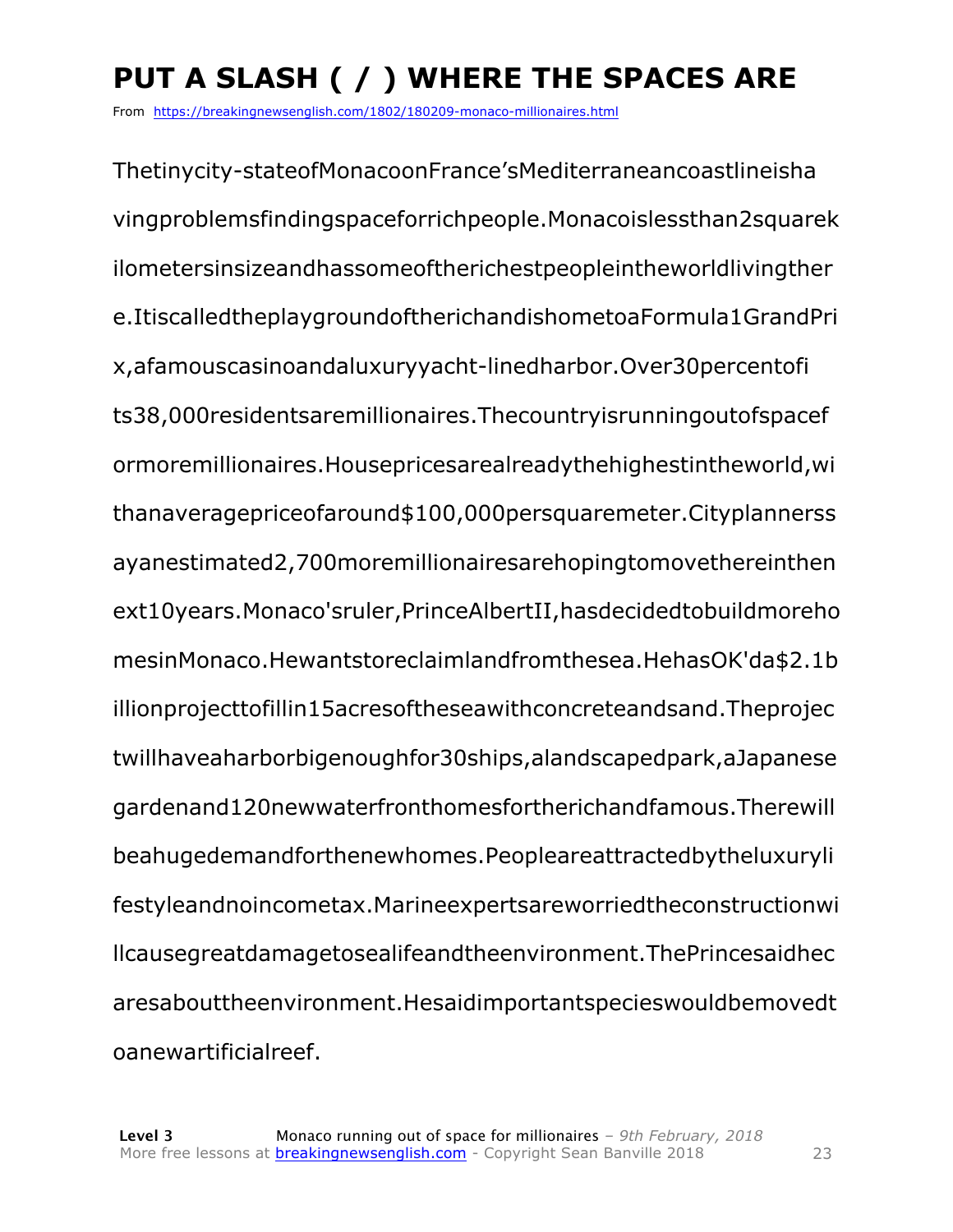## **FREE WRITING**

From https://breakingnewsenglish.com/1802/180209-monaco-millionaires.html

Write about **millionaires** for 10 minutes. Comment on your partner's paper.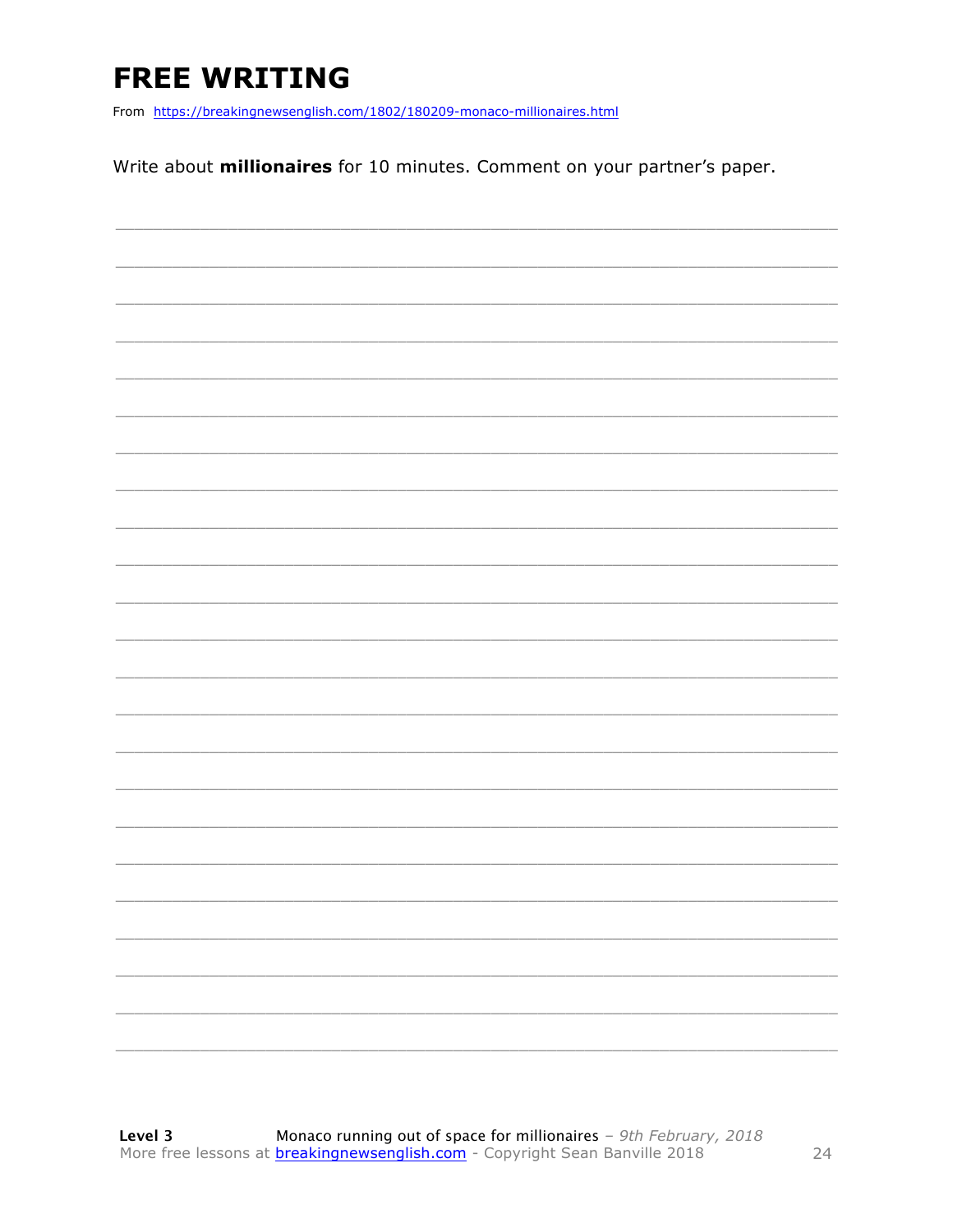## **ACADEMIC WRITING**

From https://breakingnewsenglish.com/1802/180209-monaco-millionaires.html

There are too many millionaires in the world. They should share their money. Discuss.

|  |  | - |
|--|--|---|
|  |  |   |
|  |  |   |
|  |  |   |
|  |  |   |
|  |  |   |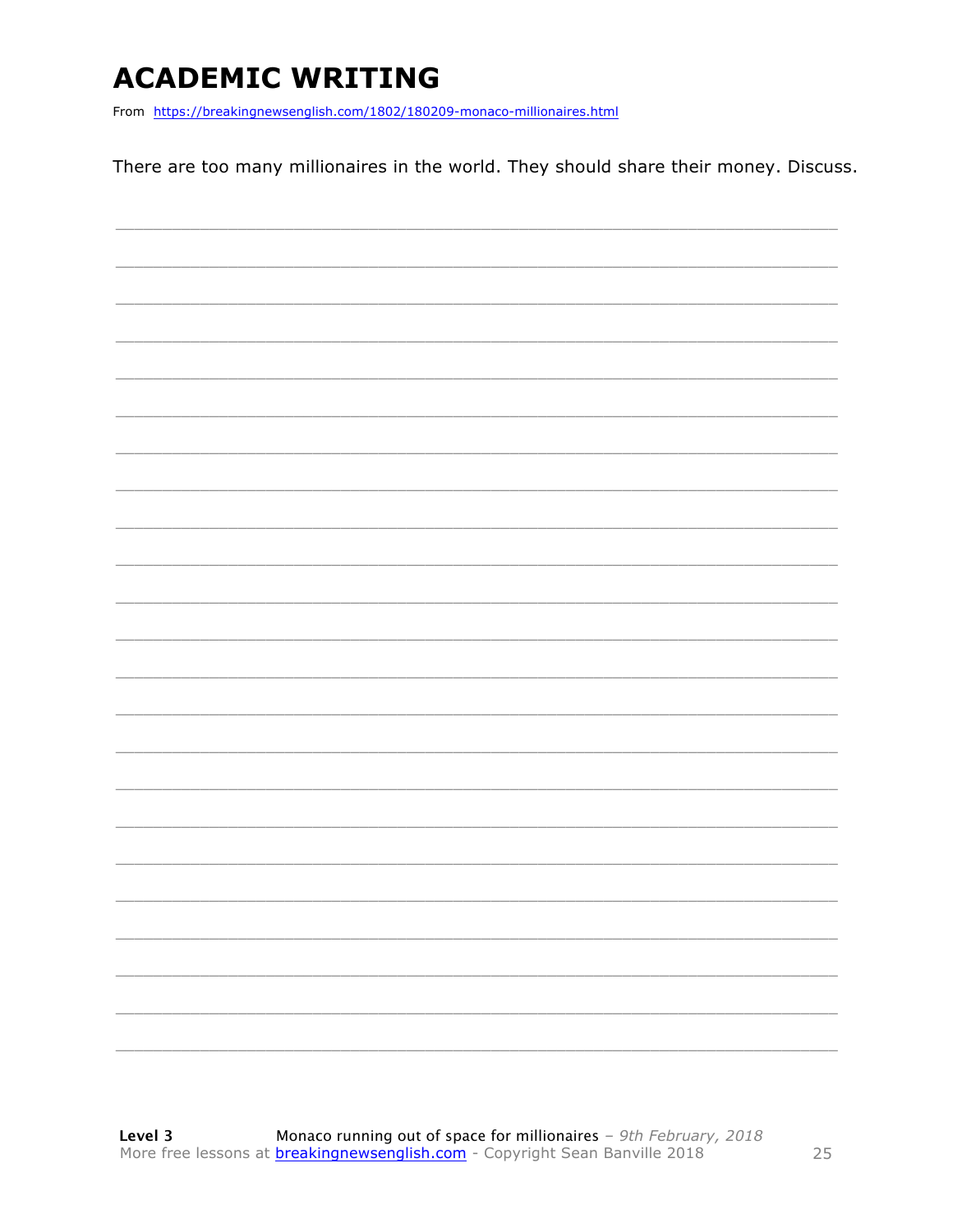#### **HOMEWORK**

**1. VOCABULARY EXTENSION:** Choose several of the words from the text. Use a dictionary or Google's search field (or another search engine) to build up more associations / collocations of each word.

**2. INTERNET:** Search the Internet and find out more about this news story. Share what you discover with your partner(s) in the next lesson.

**3. MILLIONAIRES:** Make a poster about millionaires. Show your work to your classmates in the next lesson. Did you all have similar things?

**4. MARINE LIFE:** Write a magazine article about never taking land from the sea so millionaires can buy another house. Include imaginary interviews with people who are for and against this.

Read what you wrote to your classmates in the next lesson. Write down any new words and expressions you hear from your partner(s).

**5. WHAT HAPPENED NEXT?** Write a newspaper article about the next stage in this news story. Read what you wrote to your classmates in the next lesson. Give each other feedback on your articles.

**6. LETTER:** Write a letter to an expert on millionaires. Ask him/her three questions about them. Give him/her three of your ideas on how you can become a millionaire. Read your letter to your partner(s) in your next lesson. Your partner(s) will answer your questions.